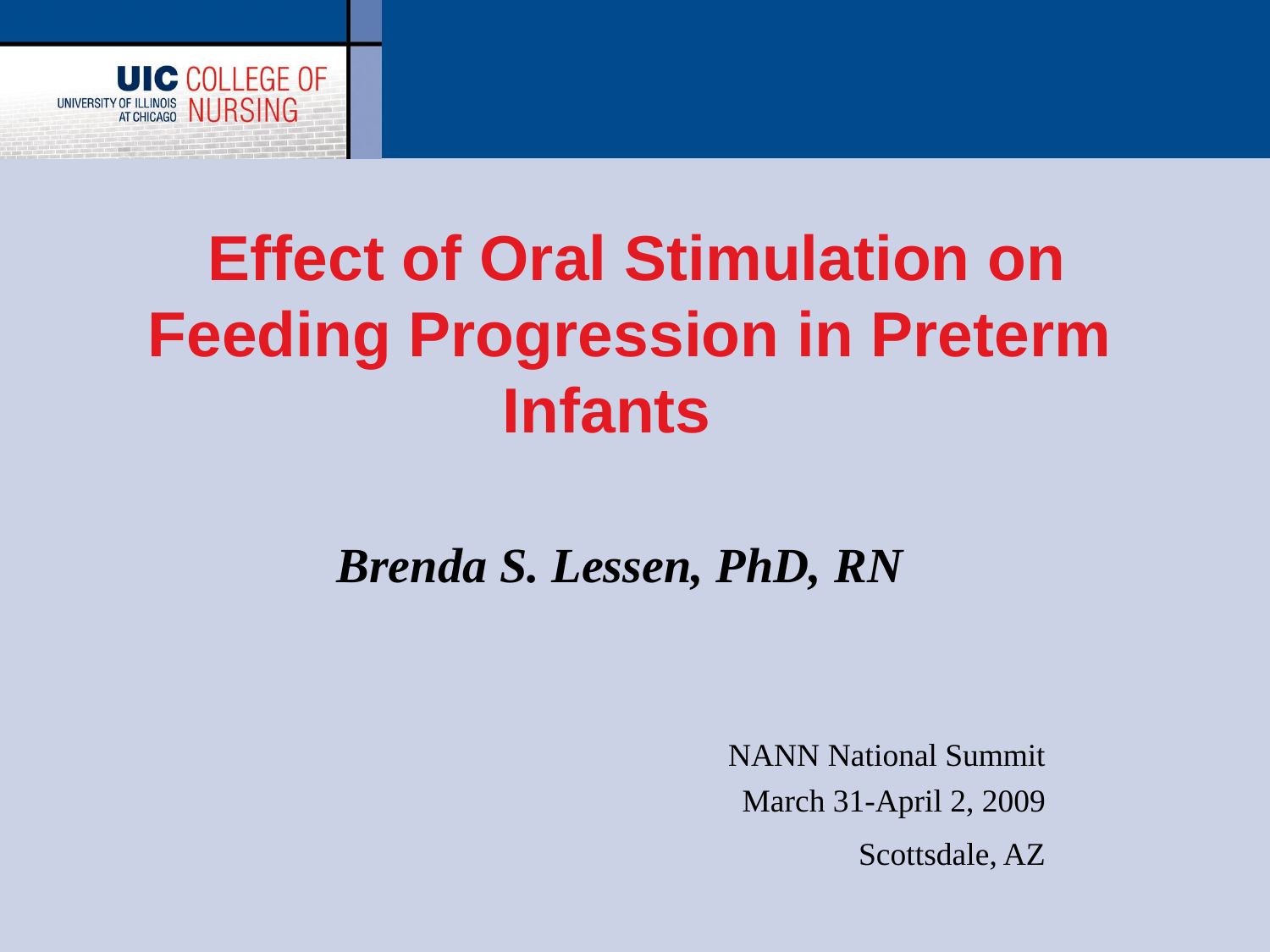## **Background**

- **Preterm birth rate still rising**  $(21\% \text{ since }$ 1990)
- Double the HP2010 goal of 7.6%
- Over half million preterm infants born per year
- LBW infants hospital stay averages \$79,000 per infant
- Nationally-costs  $> $20$  billion annually

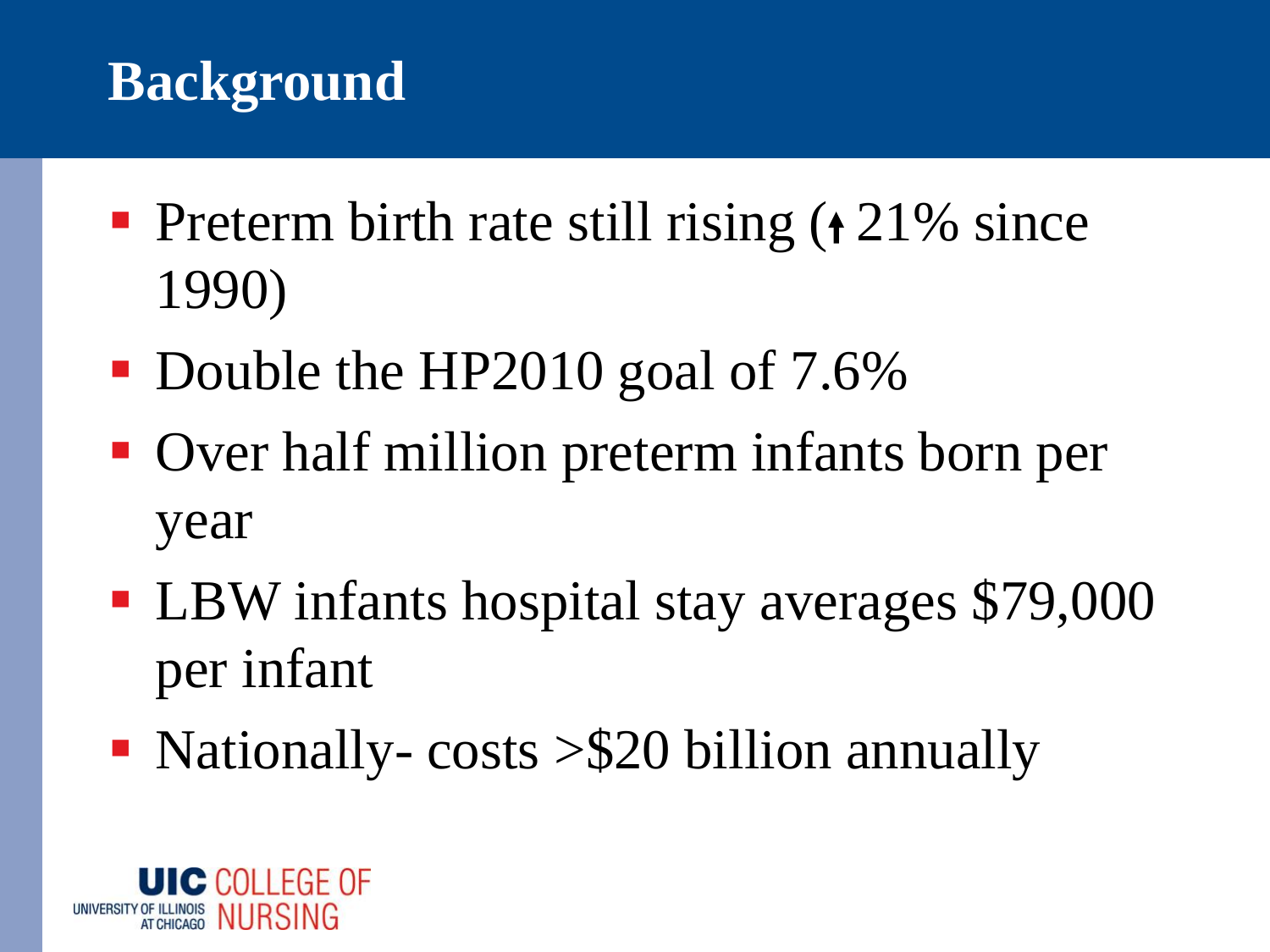### **Feeding Difficulties in Preterm Infants**



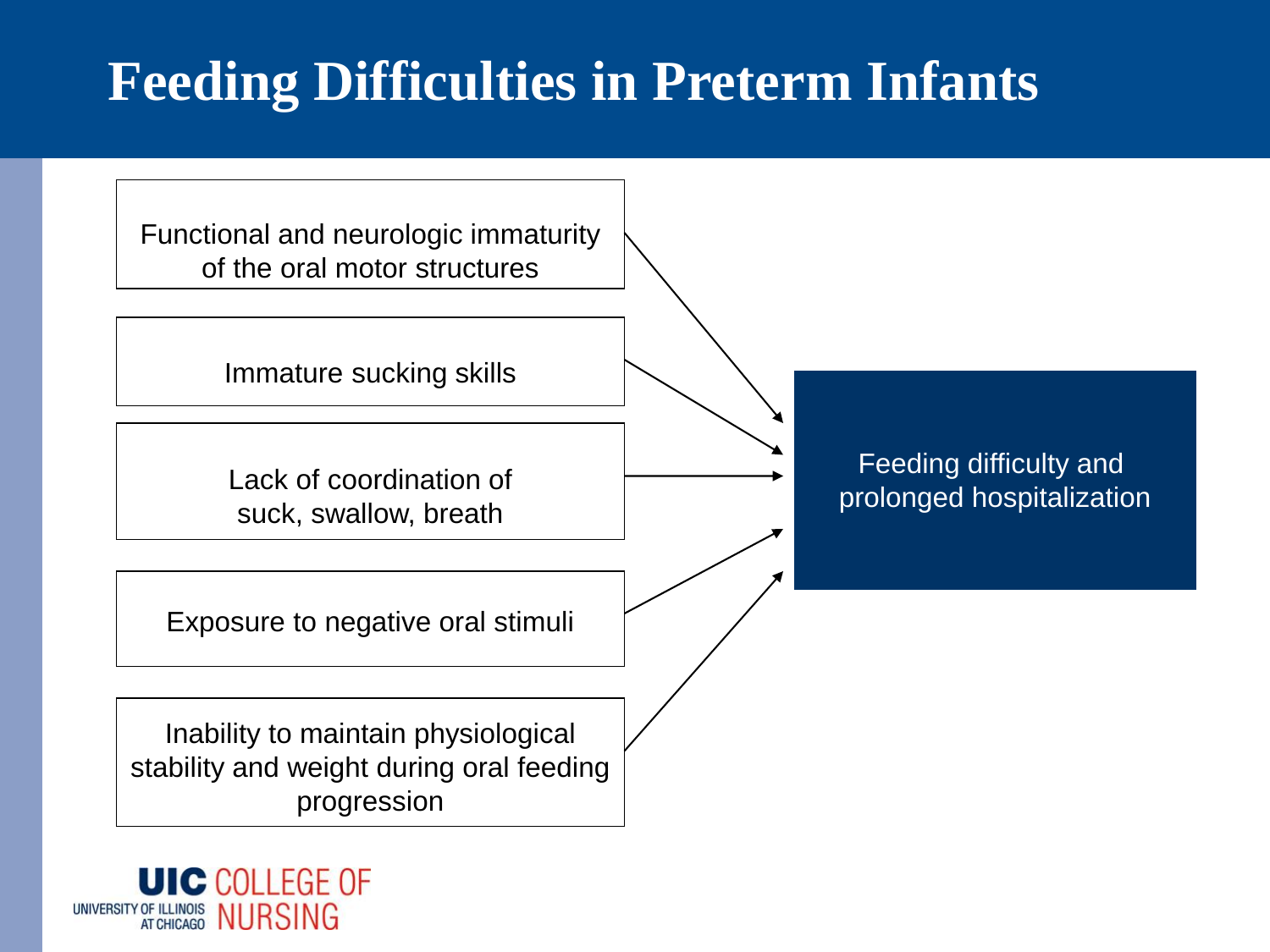#### **Clinical Problem**



Prolonged Length of Hospital St Higher Costs

Need evidence-based interventions to facilitate successful feeding, thus shortening length of stay, & cutting cost of care.

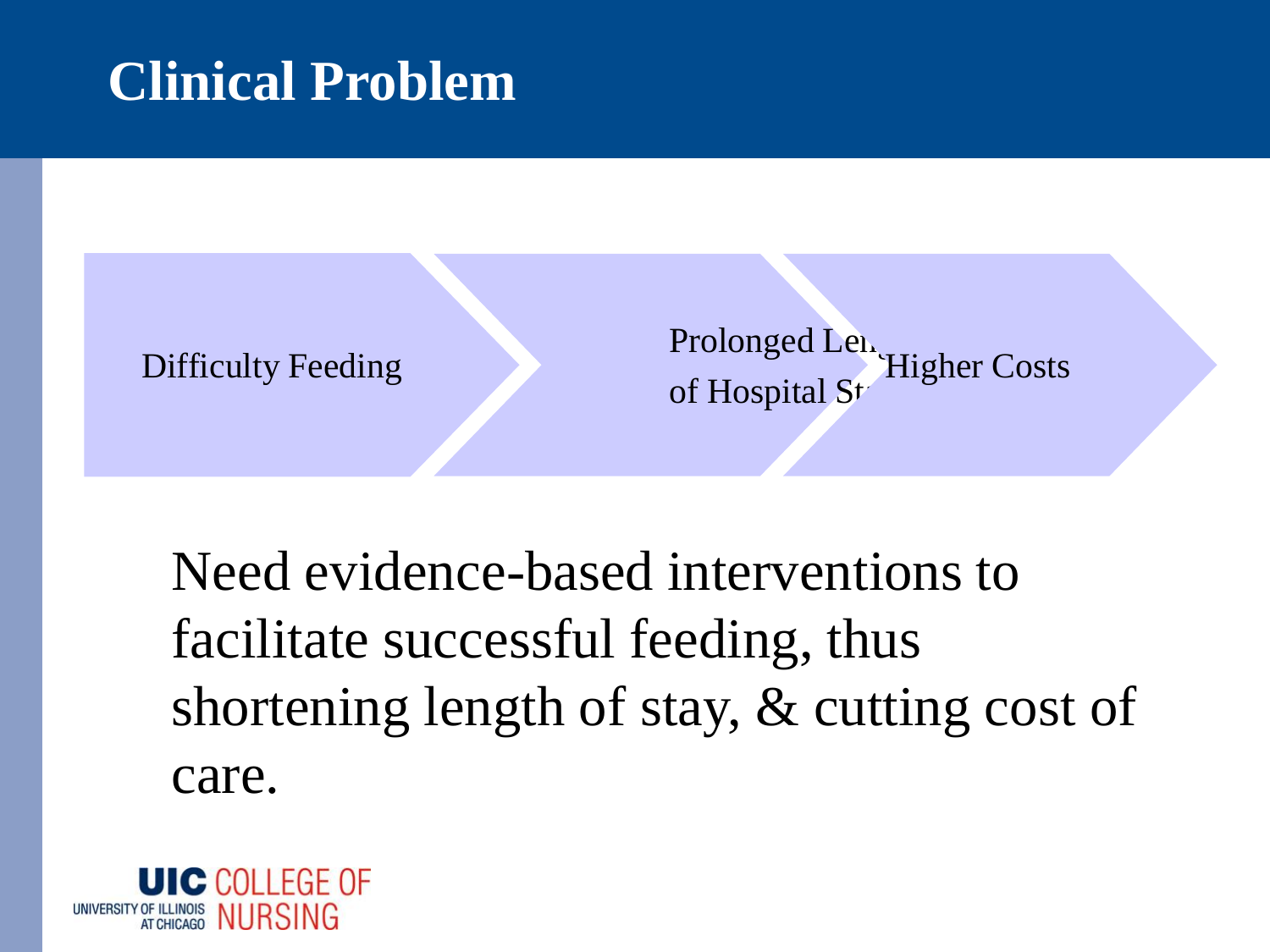#### **Interventions to Facilitate Feeding**

■ Sensorimotor input ATVV Target oral structures peri-oral massage non-nutritive sucking cheek/chin support oral stimulation

Early feeding experience/practice

**UIC COLLEGE OF** 

UNIVERSITY OF ILLINOIS NURSING

Faster transition from gavage to oral feeds Decreased LOS

Volume intake Faster transition from gavage to oral feeds weight gain Decreased LOS

Faster transition to oral feeds

Enhanced maturation of sucking patterns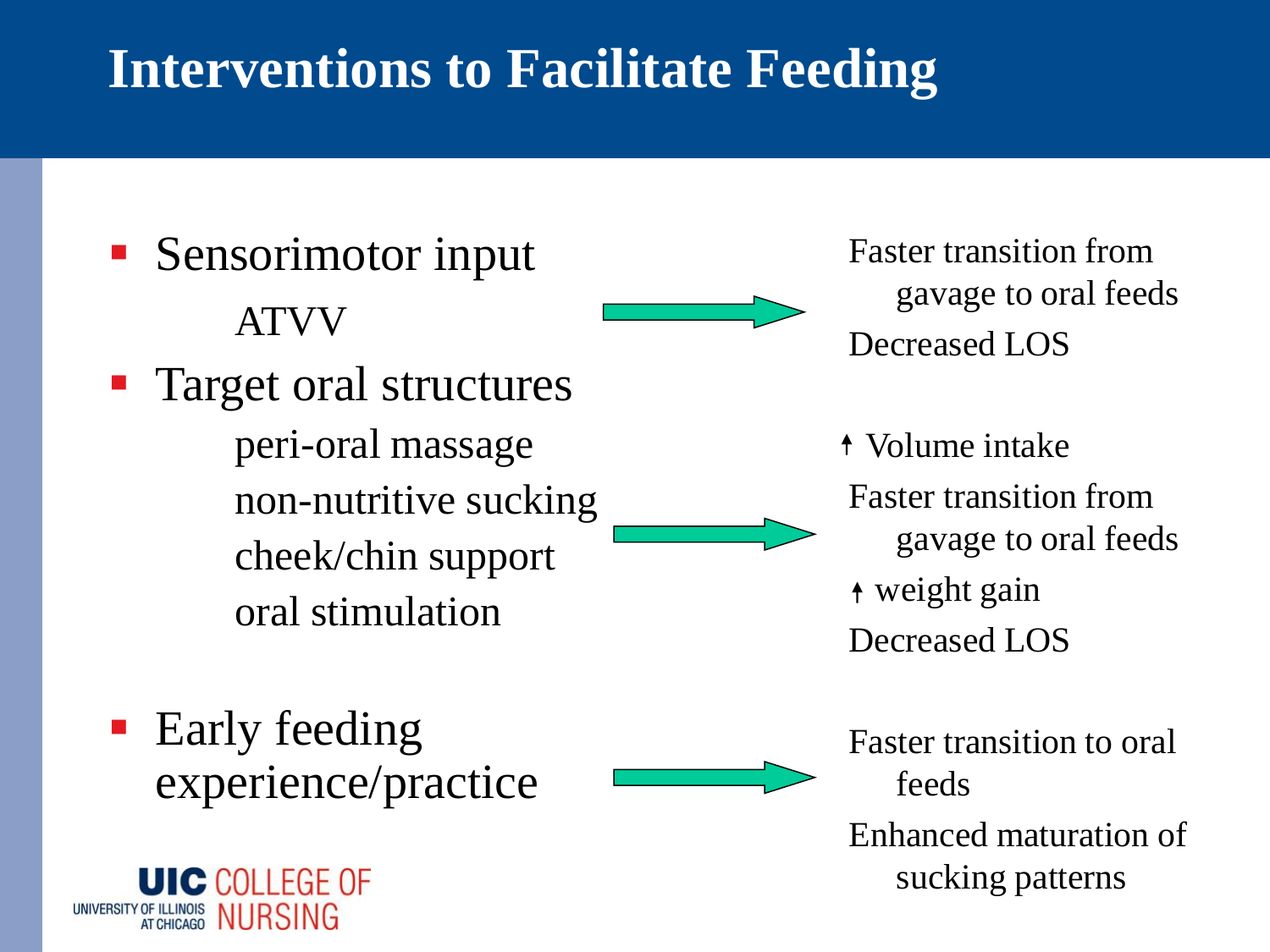### **Oral Musculature**

- **Preterm infants have poor oral-motor** control related to:
	- weaker muscle tone around mouth
	- less sensation
	- less tongue strength
- **Decreased sucking strength and endurance**



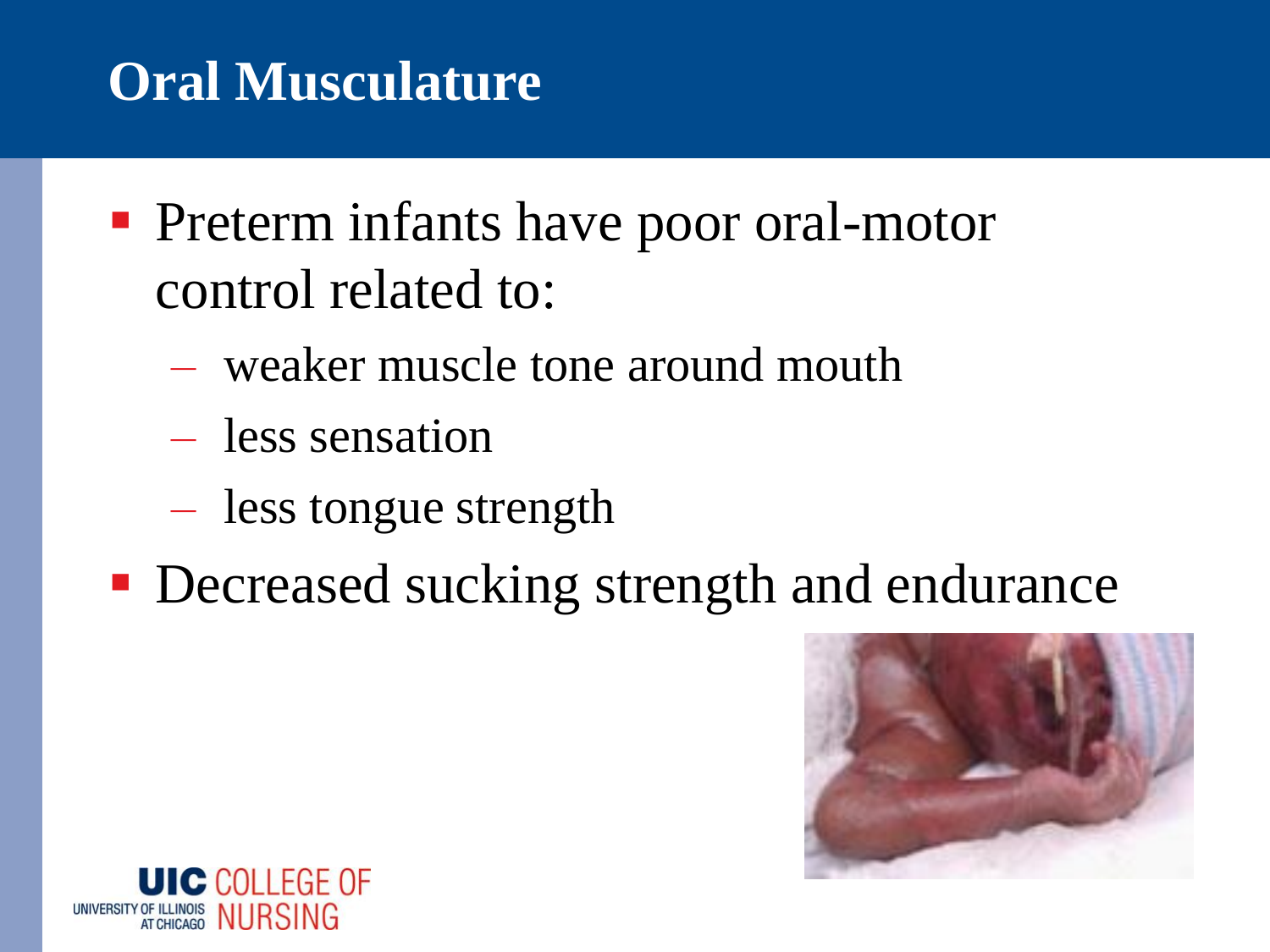## **Oral Stimulation**

- $\blacksquare$  Oral Stimulation  $\blacksquare$  Stroking and/or pressure to structures in and around the mouth
- More complex, targeted intervention than non-nutritive sucking

■ Supplemental oral stimulation  $\rightarrow$  increase functional strength and control of movement for feeding

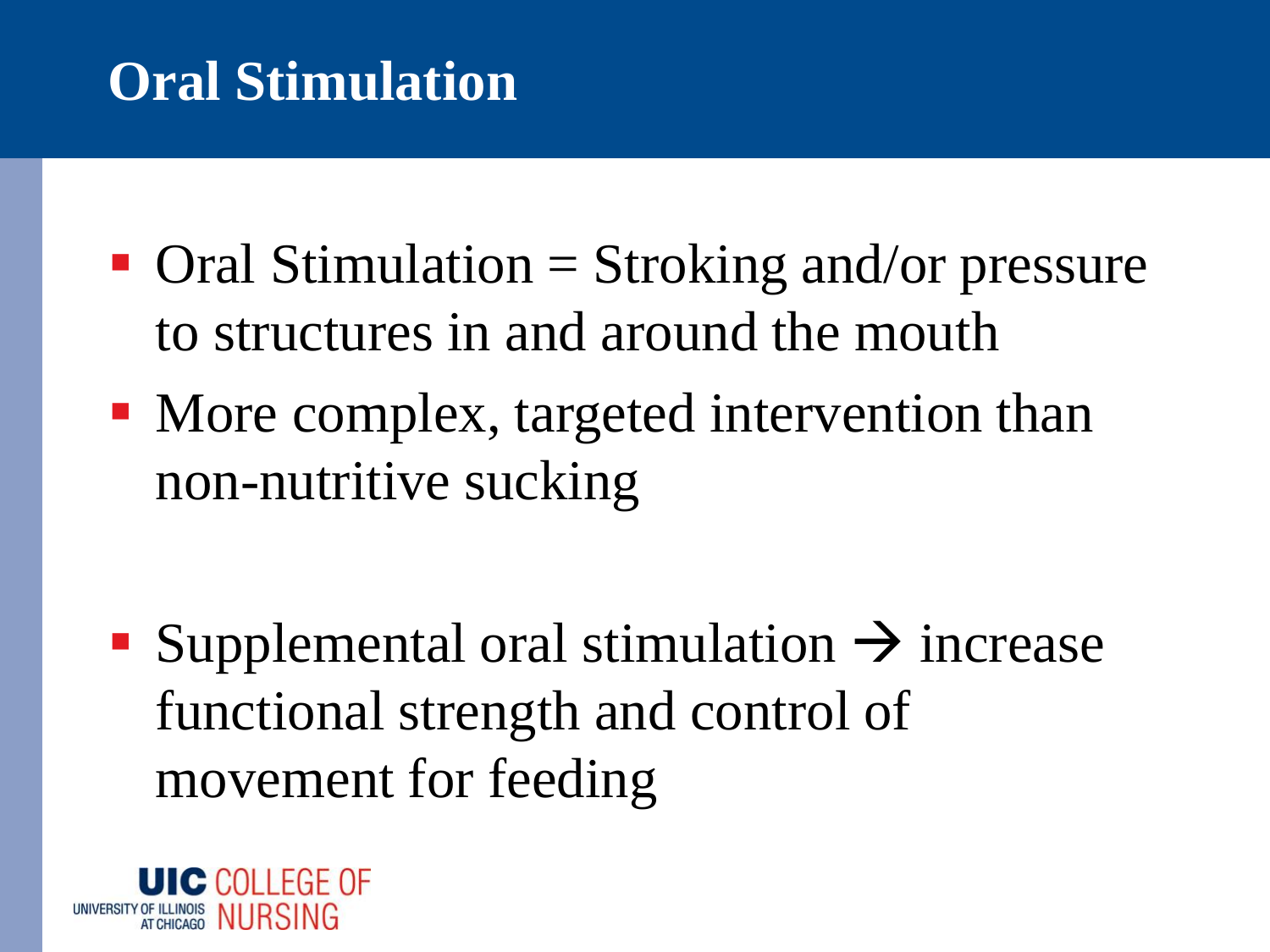## **Oral Stimulation on Preterm Infants**

|                                                     | <b>PMA</b><br>at<br><b>Birth</b> | <b>PMA</b><br>at<br>Oral<br><b>Stim</b>                  | When<br>Oral<br><b>Stim</b><br>rec'd  | <b>Fx/Duration</b><br>of Oral<br><b>Stim</b> | <b>PMA</b><br>at 1 <sup>st</sup><br>Oral<br>Fdg | <b>Results</b>                                                                                             |
|-----------------------------------------------------|----------------------------------|----------------------------------------------------------|---------------------------------------|----------------------------------------------|-------------------------------------------------|------------------------------------------------------------------------------------------------------------|
| Fucile et al<br>(2002)<br>$n = 32$<br>Canada        | 26-29<br>weeks                   | ??<br><b>After</b><br><b>NCPAP</b><br>$(-31-32)$<br>wks) | <b>Prior to</b><br>gavage<br>feedings | 15 minutes<br>Once daily<br>10 days          | 34.5<br>weeks                                   | <b>-Transitioned to oral</b><br>feedings 5 days<br>sooner $(p<.05)$<br><b>-Discharged 5 days</b><br>sooner |
| Rocha, et al<br>(2006)<br>$n = 98$<br><b>Brazil</b> | 26-32<br>weeks                   | $31 - 33$                                                | <b>During</b><br>gavage<br>feedings   | 15 minutes<br>(q 2h  ???)<br>10 days         | 35.5<br><b>weeks</b>                            | Attained oral feedings<br>8 days sooner<br>(p<0.001)<br><b>-Discharged 10 days</b><br>sooner $(p<0.01)$    |



Both used the 15 minute Beckman Oral Motor Intervention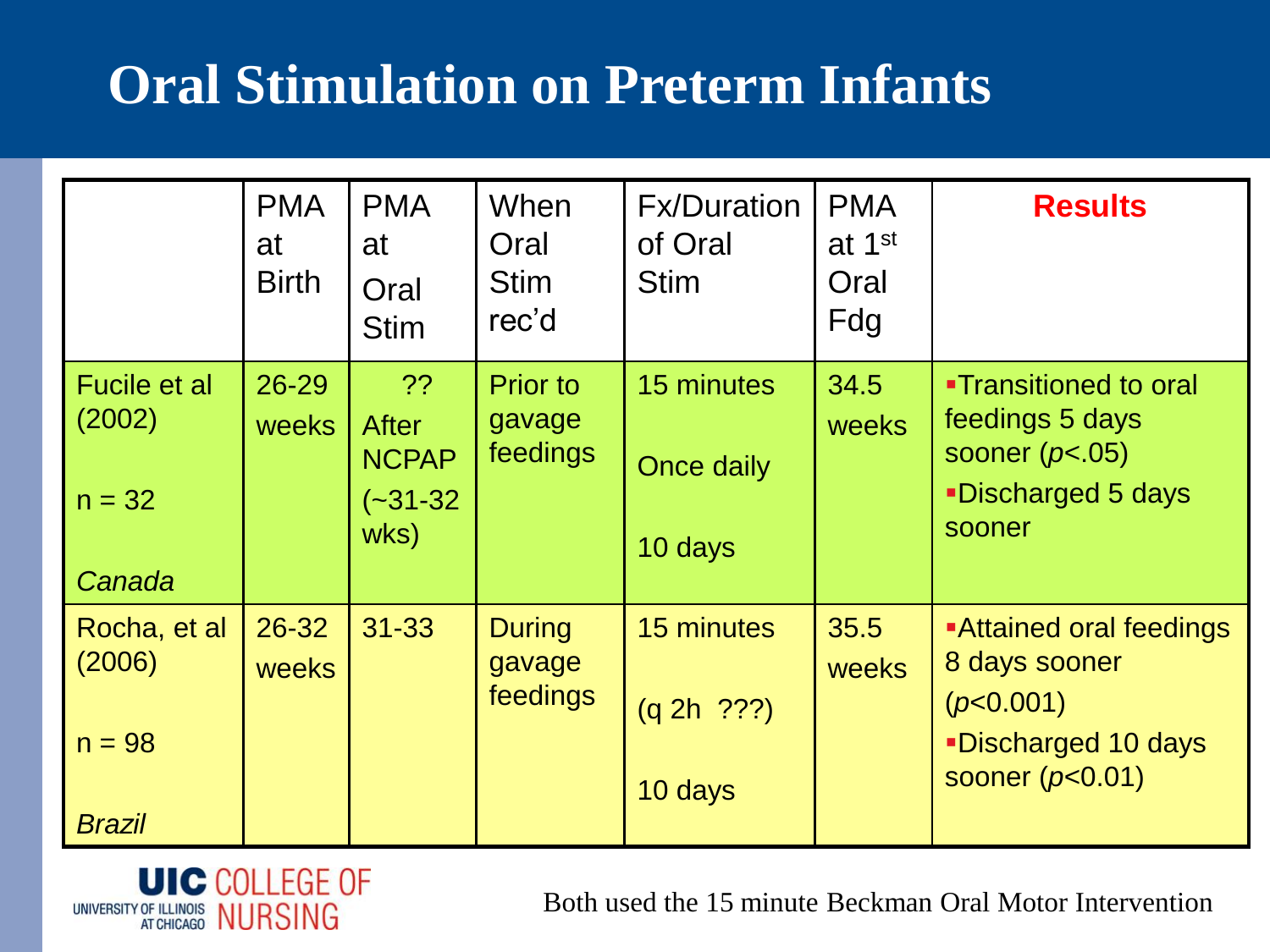## **Oral Stimulation on Preterm Infants**

The few studies re: oral stimulation are limited to preterm infants who rec'd oral stim when they were  $\geq$  31 weeks PMA No studies where oral stim was done exclusively prior to the initiation of oral feeding (pre-feeding)

Early Feeding Protocol in my NICU (30wks)

"Prefeeding"  $mc$ . oral stim at  $\langle 30 \rangle$ 

Younger PMA required an intervention of reduce length and frequency

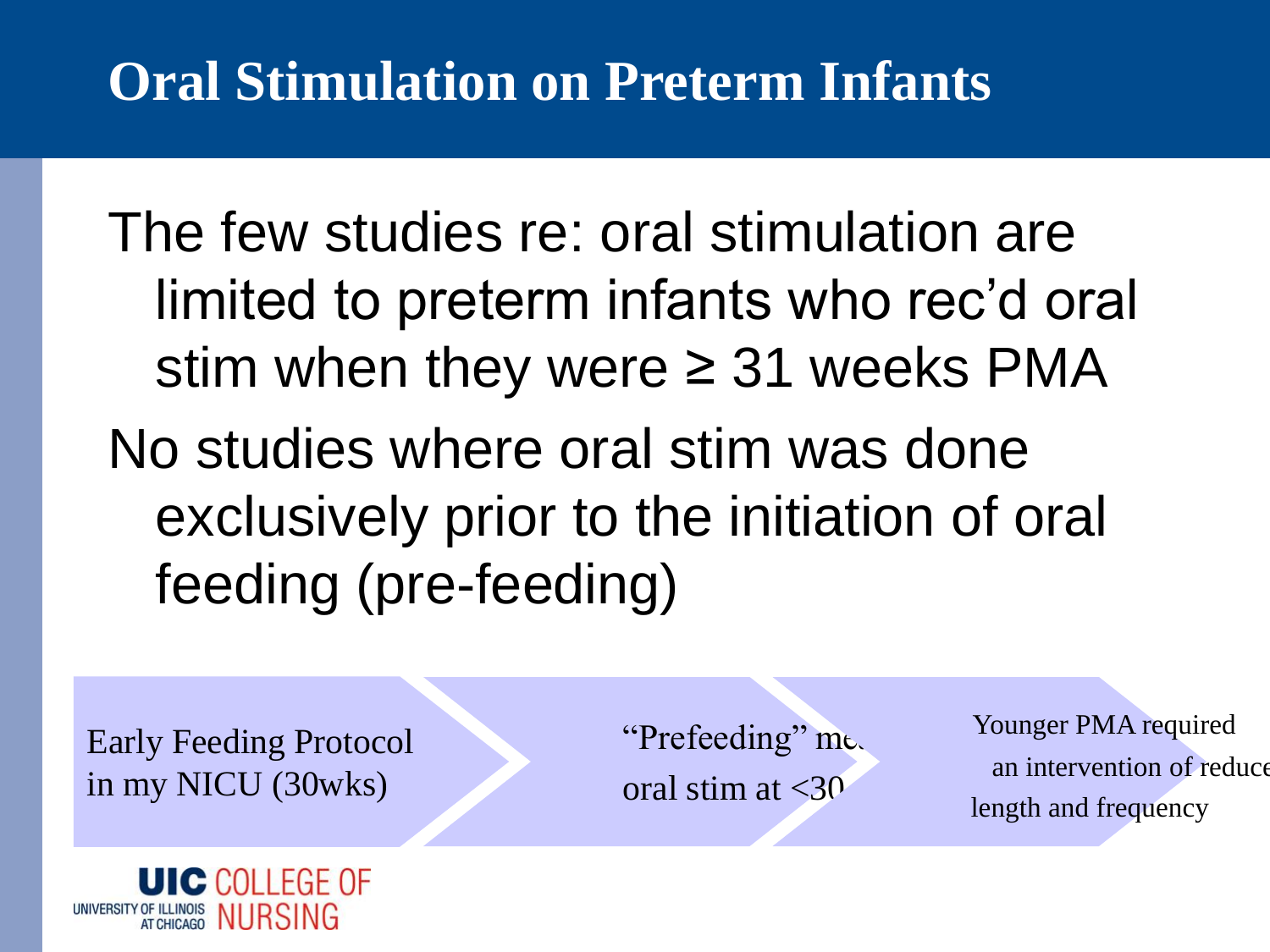To assess the effect of a prefeeding oral stimulation intervention on feeding progression and length of hospital stay on preterm infants < 30 weeks PMA.

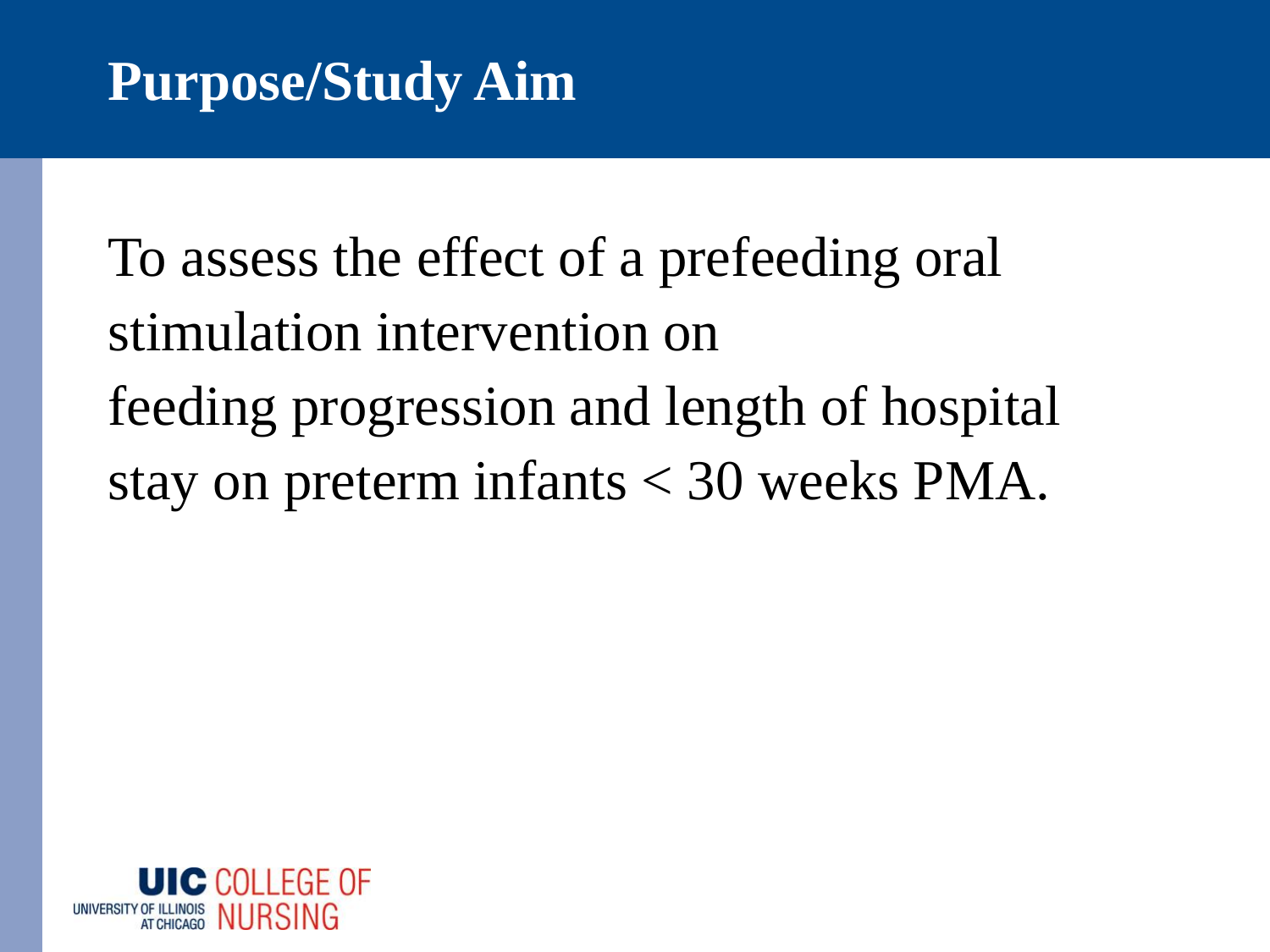## **Conceptual Model**

Transactional Model



Time

The transactional relationship between the preterm infant cues (C) and the oral stimulation as an aspect of the infant's environment (E), as the infant grows and develops over time (Sameroff & Chandler, 1975).

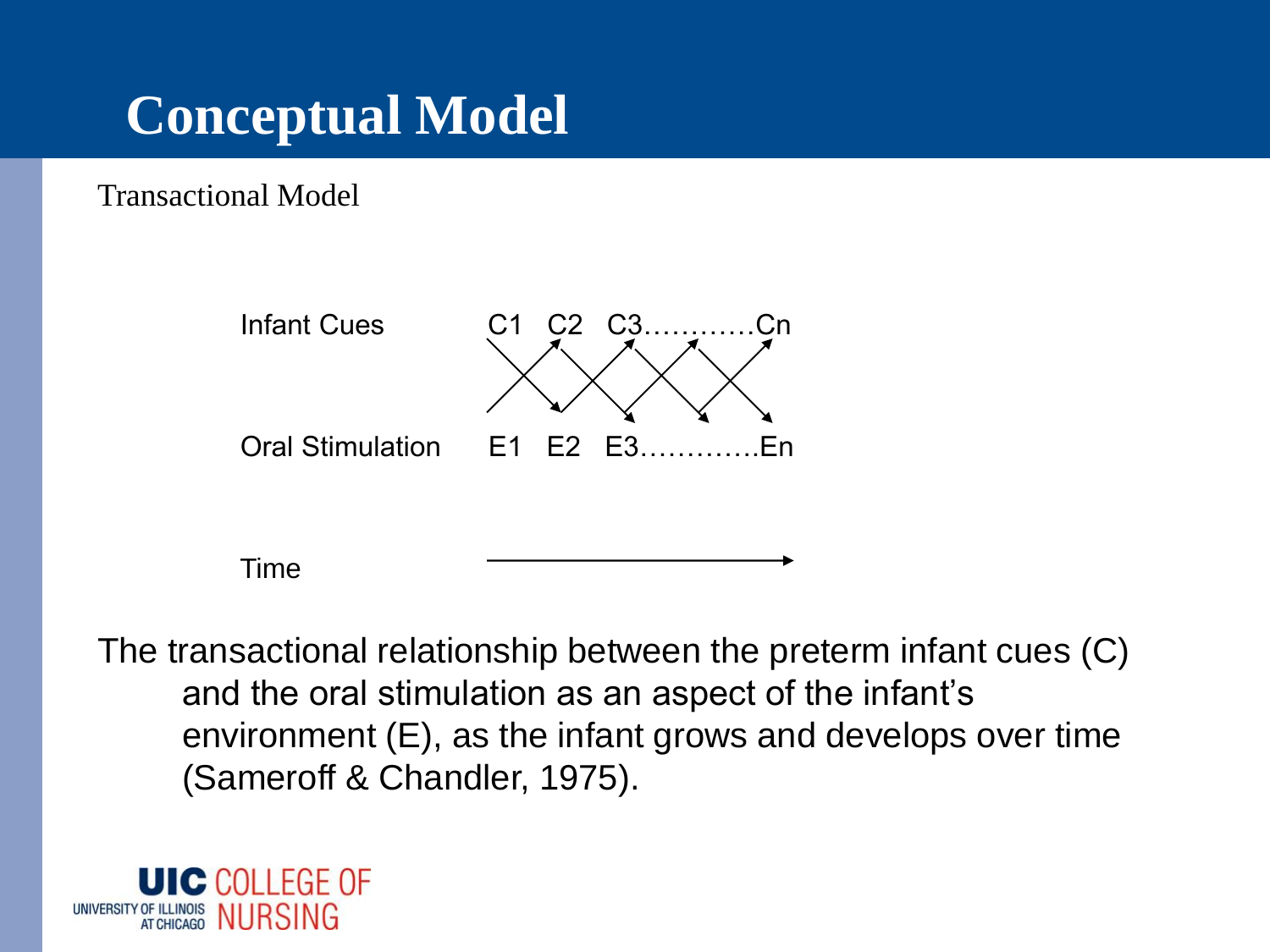#### **Research Questions**

- 1. Will the oral stimulation intervention given prior to a feeding once per day for 7 consecutive days result in a **faster transition from gavage to total oral feedings** when compared to controls who will receive routine NICU care?
- 2. Will the oral stimulation intervention given prior to a feeding once per day for 7 consecutive days result in a **shorter length of hospital stay** when compared to controls who will receive routine NICU care?

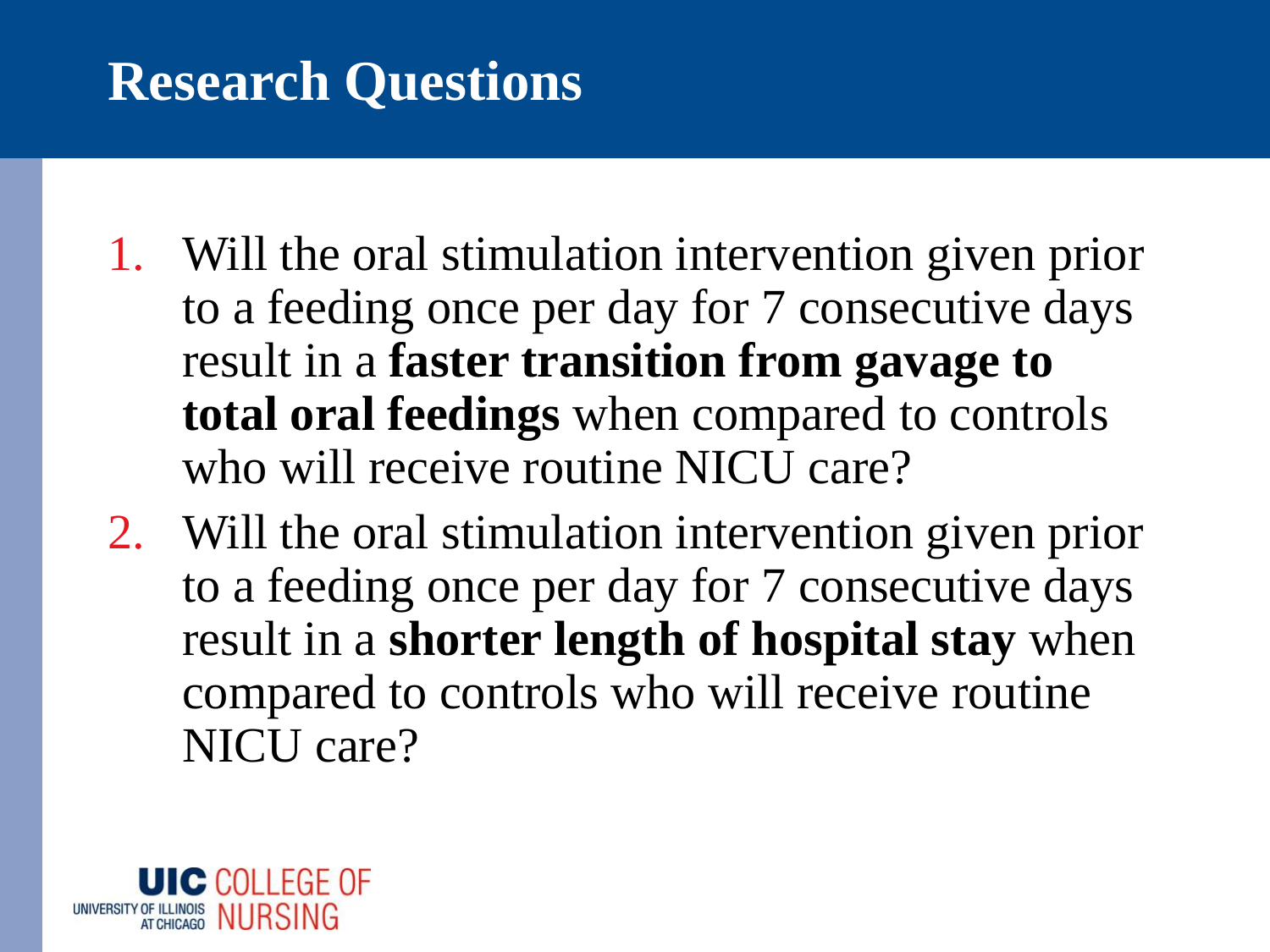

- **Double blind, experimental design**
- Short term longitudinal study
- **Block randomized to experimental or** control group
- **Pilot study to test intervention methods,** safety and efficacy on 29 week PMA infants

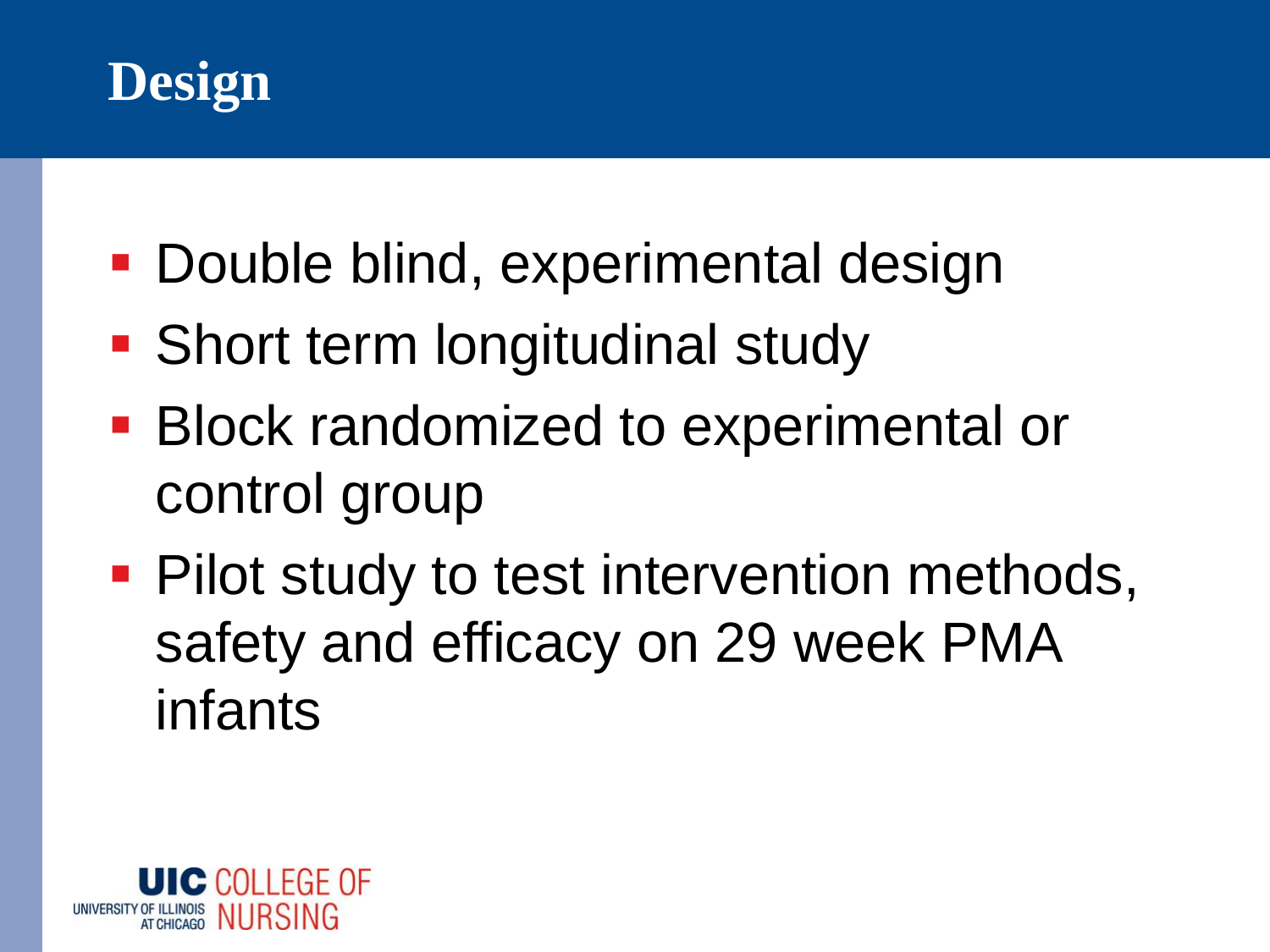## **Setting**

- All subjects from one Level III NICU in a regional medical center in Peoria, IL
- Vermont-Oxford Network rank top 3% nationally for NICU outcomes
- **Review:** 
	- Peoria IRB
	- UIC IRB
	- Nursing Review Board
- Standard of Care
	- Developmental care protocols in place
		- » Nesting, swaddling
		- » Cycled lighting
		- » Decibel meters
		- » Rural rounding

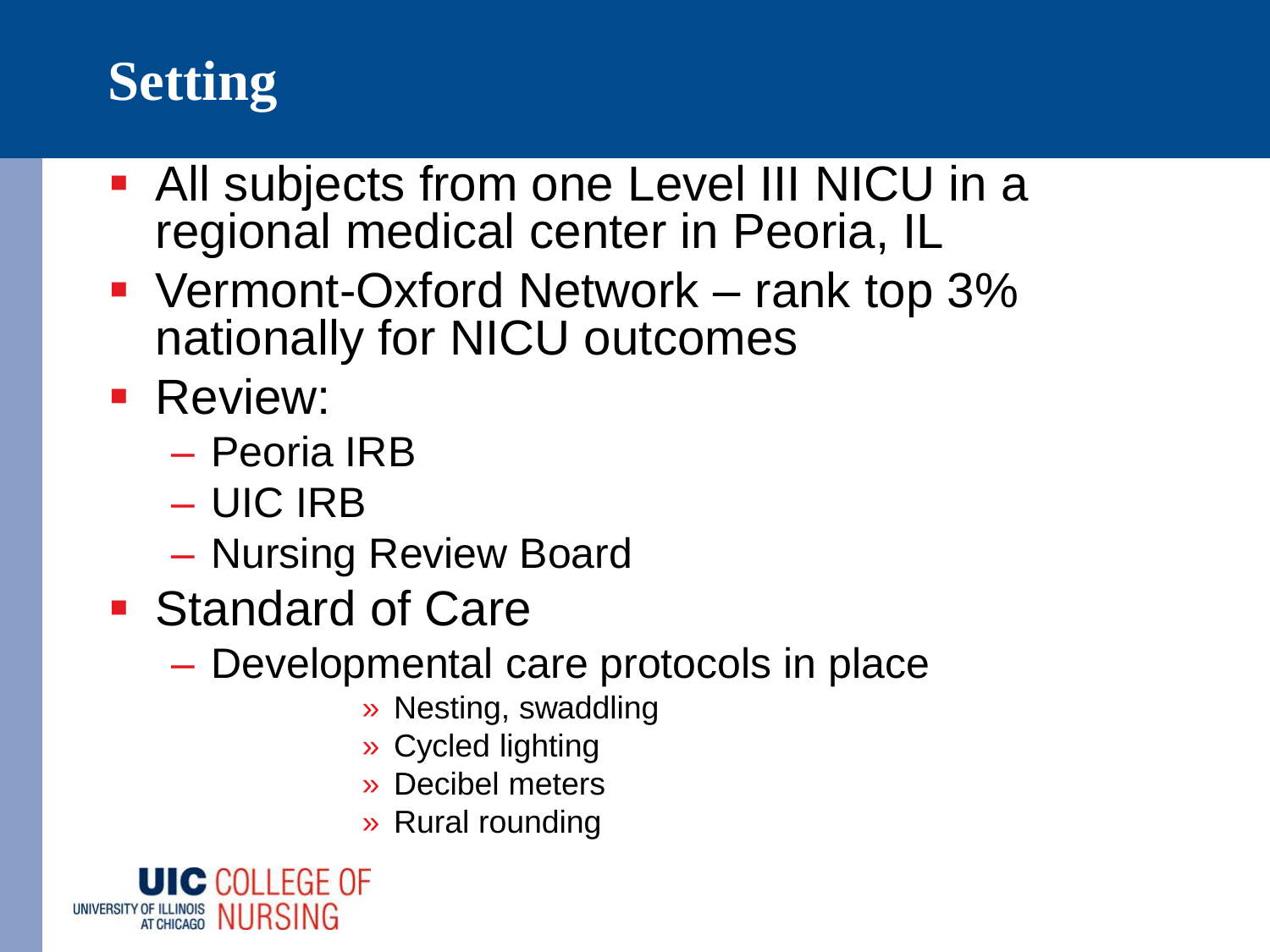#### **Sample**

- Convenience sample
- Preterm infants born AGA between 26-29 weeks PMA
- Clinically stable
- **Exclusion criteria:** 
	- Congenital anomalies
	- NEC
	- Brain Injury (including IVH > grade1)
	- Prenatal illicit drug exposure
	- Assisted ventilation (hi-flow nasal canula allowed)

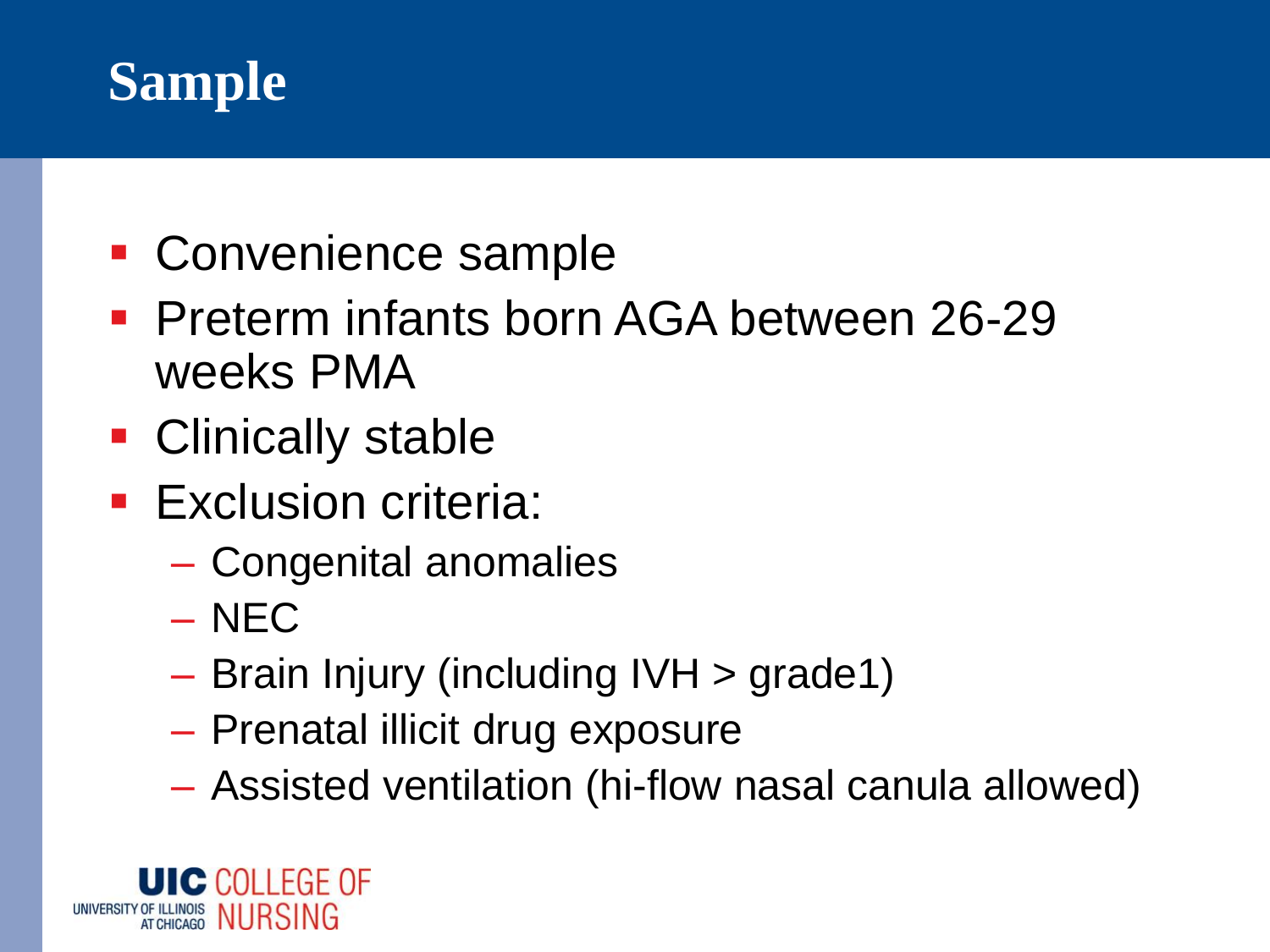#### **Control Condition**

**• PI/RA stands with hands inside Isolette,** not touching infant, for 5 minutes

# ■ Curtain is pulled for blinding

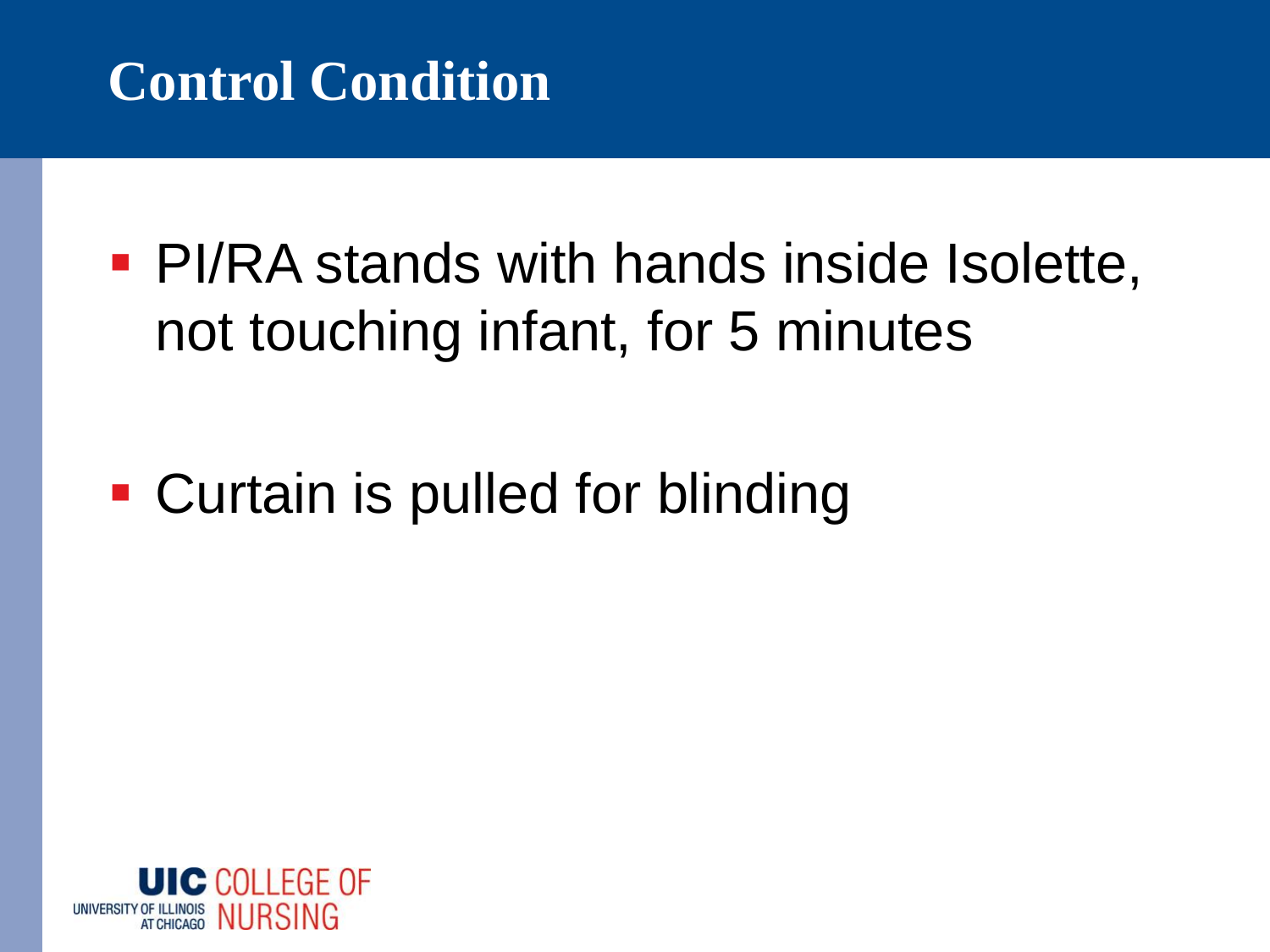#### **Experimental Condition**

- 5 min Oral Stimulation using Beckman\* (BOMI-PI)
- Once per day for 7 consecutive days
- Done 15-30 minutes prior to a gavage feeding
- **Begins at 29 weeks PMA**
- Continuous EKG/SaO2 monitoring
- Done by PI and trained RA's
- Curtain pulled for blinding

\*Beckman Oral Motor Intervention-Premature Infant (BOMI-PI)

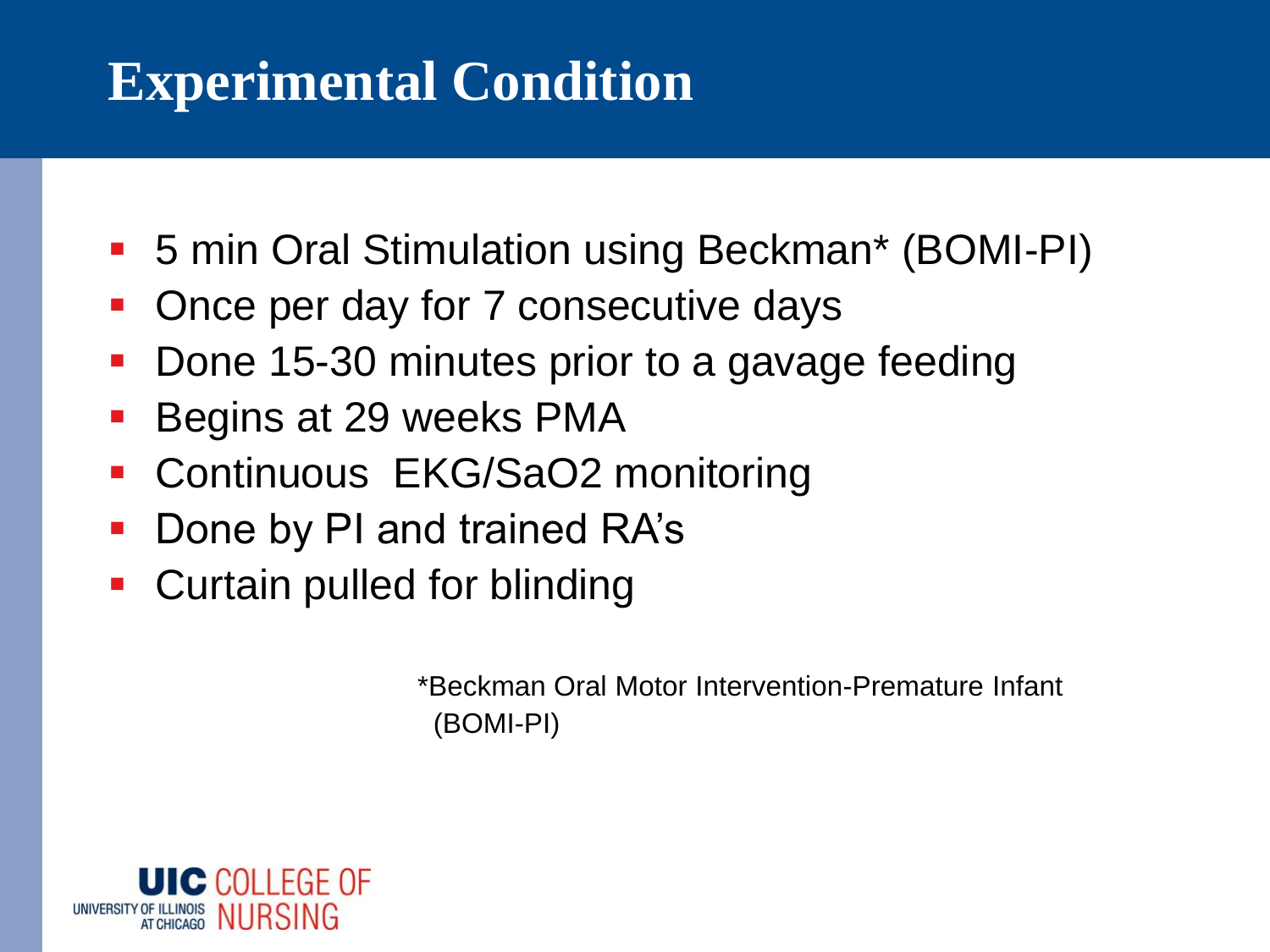# **Beckman Oral Motor Intervention-Premature Infant (BOMI-PI)**

- **Provides assisted movement to activate muscle** contraction and provides movement against resistance to build strength.
- Focus is to increase functional response to pressure and movement, and control of movement for the lips, cheeks, jaw, and tongue.
- Cheeks, lips, gums, tongue and palate were stimulated per specific protocol with finger stroking for 3 minutes
- **Ends with non-nutritive sucking for 2 minutes**



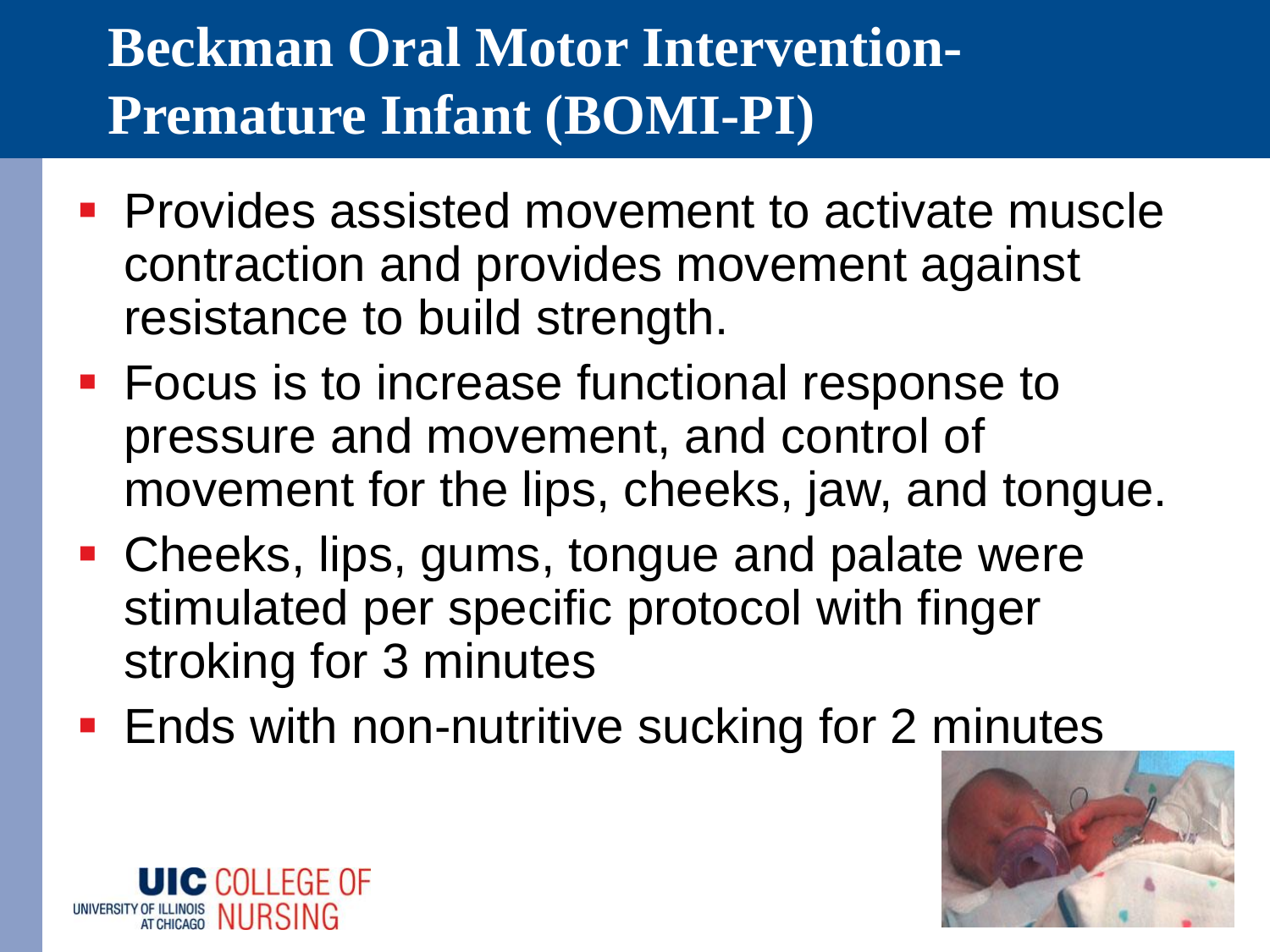



#### **Structure Purpose Frequency Duration** Cheek Stretch **Improve range of motion and** strength of cheeks, and improve lip seal. 2x each cheek  $\vert$  30 sec Lip Stretch **Improve lip range of motion and** seal.  $1X$  each lip  $\vert$  30 sec Upper and Lower Lip Curl Improve lip strength, range of motion, and seal.  $1X$  each lip  $\vert$  30 sec Gum Massage **Improve range of motion of** tongue, stimulate swallow, and improve suck.  $2X$   $\qquad$   $\qquad$  30 sec Lateral Borders of Tongue Improve tongue range of motion and strength.  $1X$  each  $15$  sec Midblade of Tongue Improve tongue range of motion and strength, stimulate swallow, and improve suck.  $2X$  30 sec Elicit a Suck Improve suck, and soft palate activation.  $N/A$  15 sec Non-Nutritive Sucking Improve suck, and soft palate activation.  $N/A$  2 min

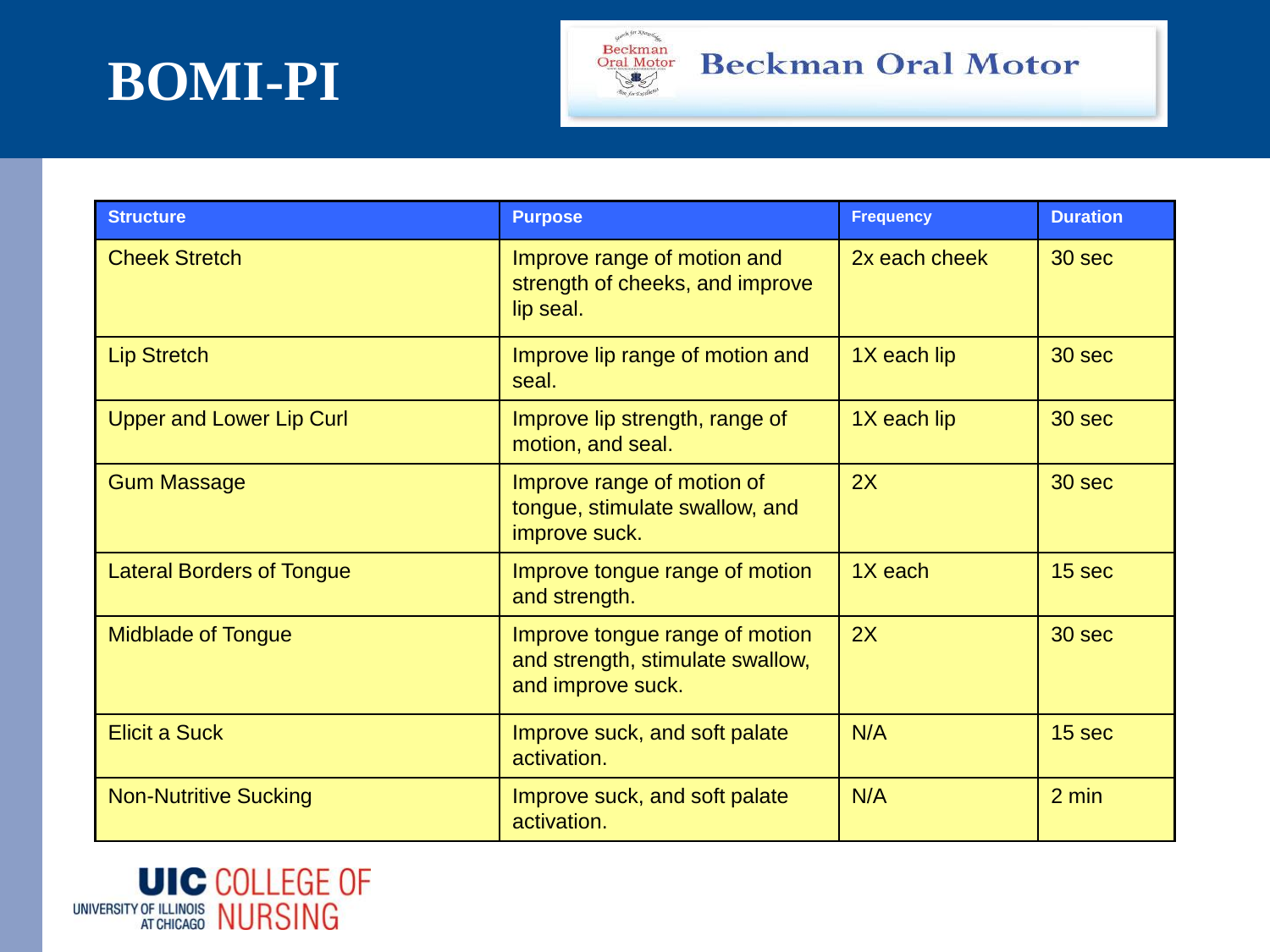### **Outcome Measure: 1**

# **Feeding Progression** The day the first oral feeding was attempted to the day when "total oral feeding" was attained





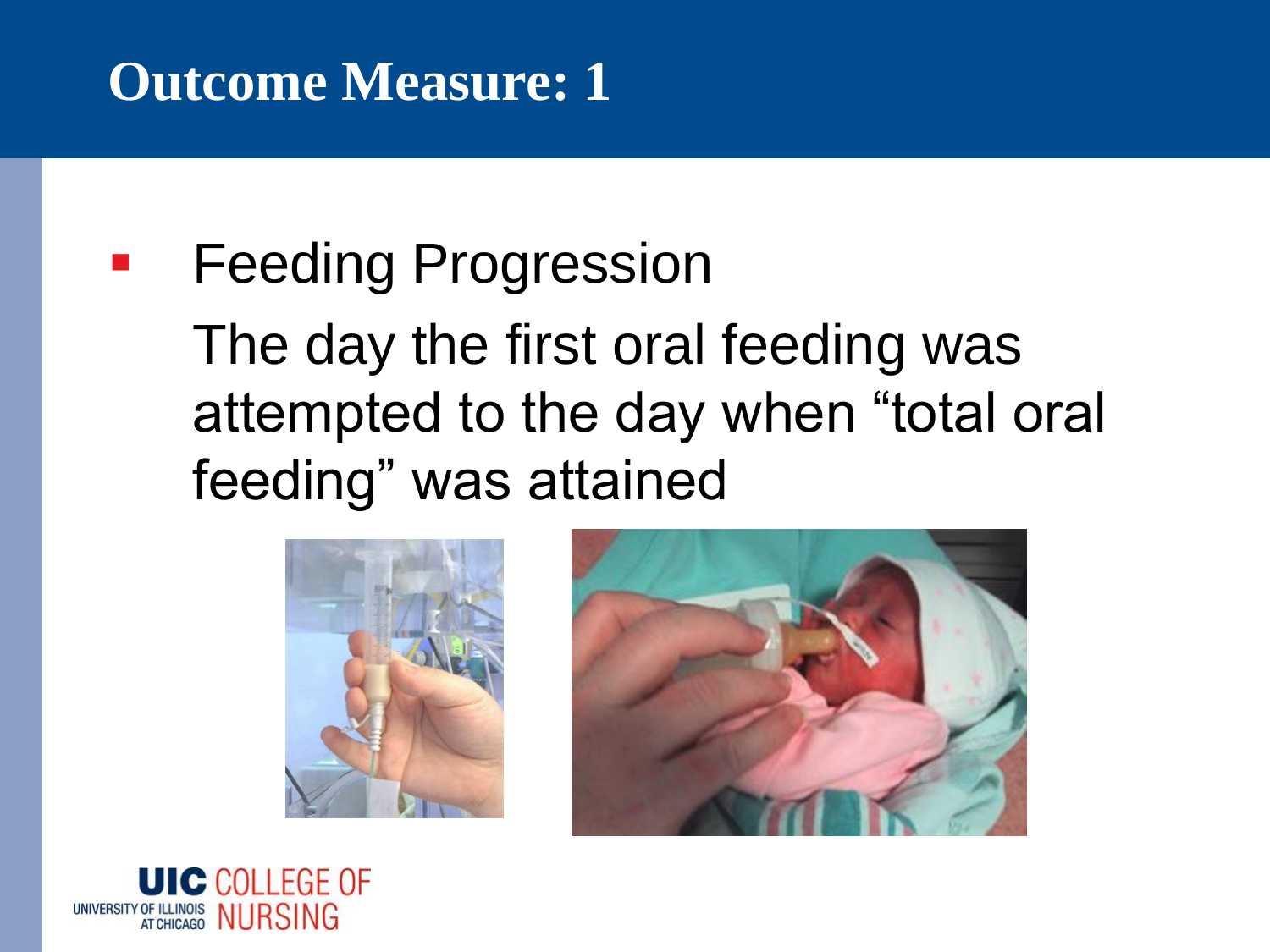## **6 Phases of Feeding Progression**



| Day/Phase 1 | 1 Nipple per day       | When consumes $>50\%$ for 48 hours, progress |
|-------------|------------------------|----------------------------------------------|
|             |                        |                                              |
| Phase 2     | Nipple BID             | When consumes $>50\%$ for 48 hours, progress |
|             |                        |                                              |
| Phase 3     | Nipple TID             | When consumes $>50\%$ for 48 hours, progress |
|             |                        |                                              |
| Phase 4     | Nipple QID             | When consumes $>50\%$ for 48 hours, progress |
|             |                        |                                              |
| Phase 5     | Nipple 6 per day       | When consumes $>50\%$ for 48 hours, progress |
|             |                        |                                              |
| Phase 6     | Nipple 8 per day (all) | When consumes $>50\%$ for 48 hours, progress |
|             |                        |                                              |

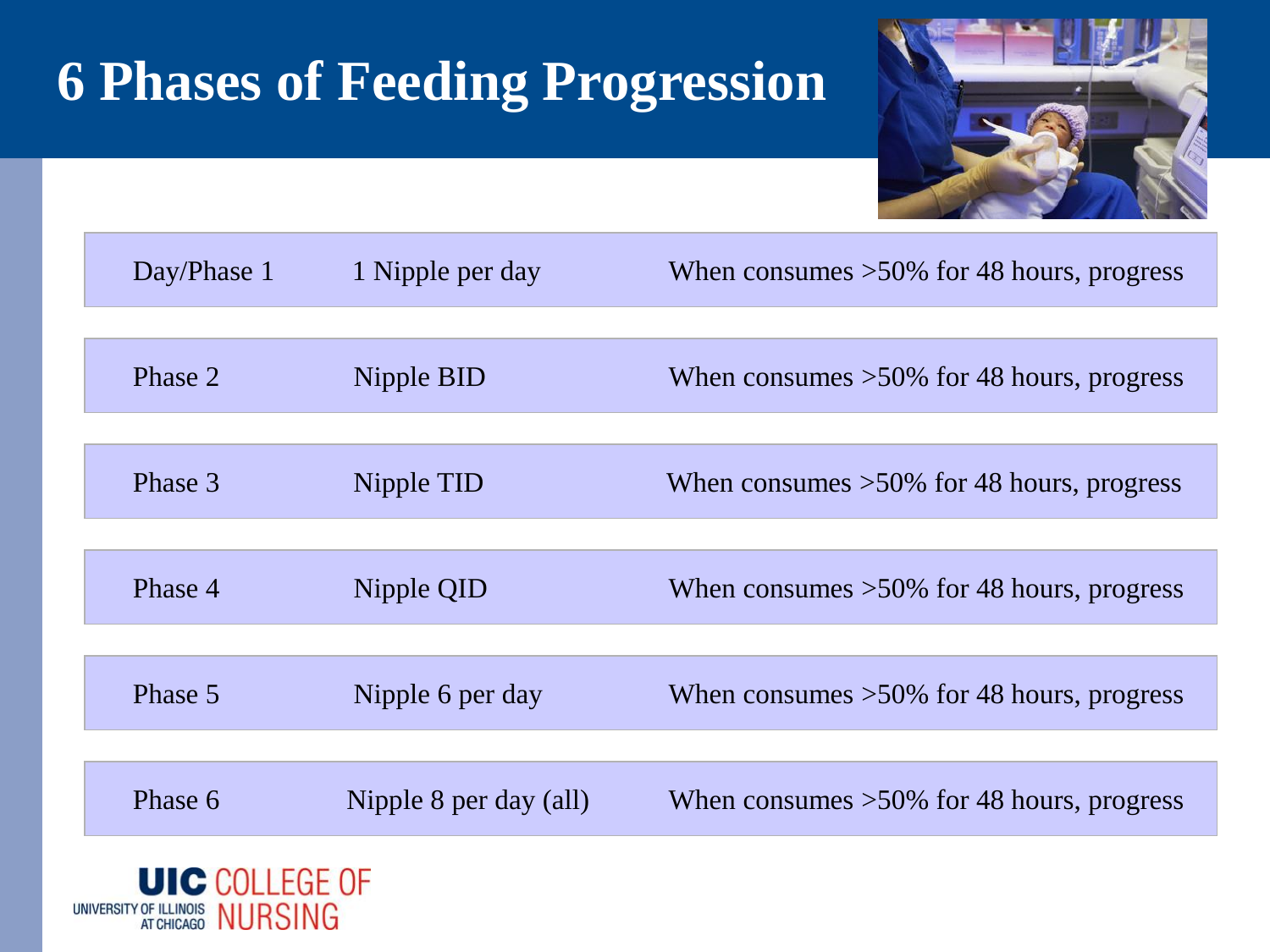#### **Outcome Measure: 2**

**Length of Hospital Stay** 

# Number of days from study entry at 29 weeks PMA to date of discharge

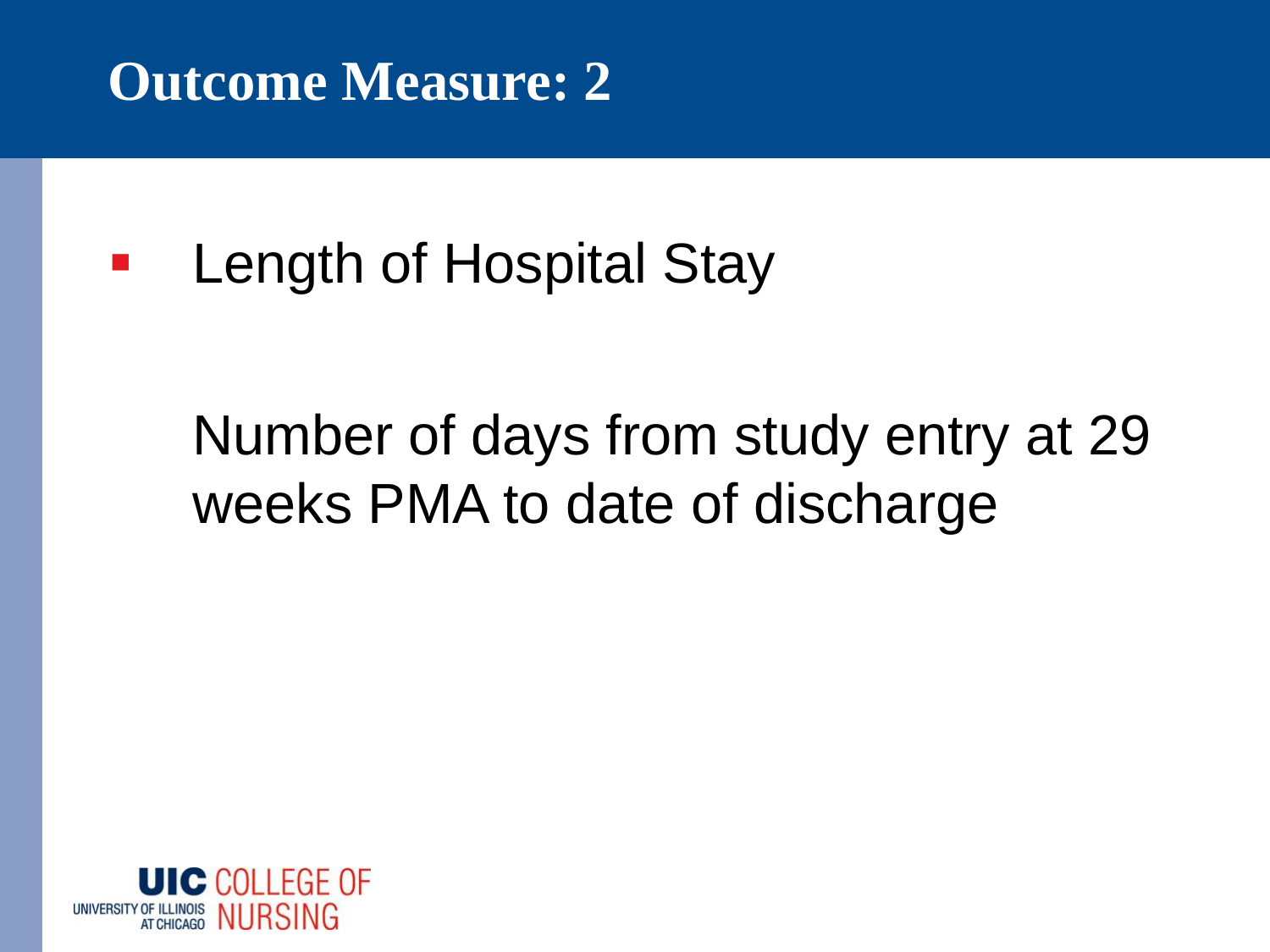### **Dependant Variables**

- **Demographics**
- **Birth weight**
- Weight at entry
- Illness severity at birth
- Illness severity at entry
- **PMA at birth**

**UIC COLLEGE OF** 

UNIVERSITY OF ILLINOIS NURSING

- Parent feedings during fdg prog.
- Parent feedings after fdg. prog.
- **PMA at first oral feeding**
- **PMA at total oral feedings**
- # Days in each phase of 6-phase feeding progression

To test for homogeneity of groups

> Identify any covariates

Of interest based on other studies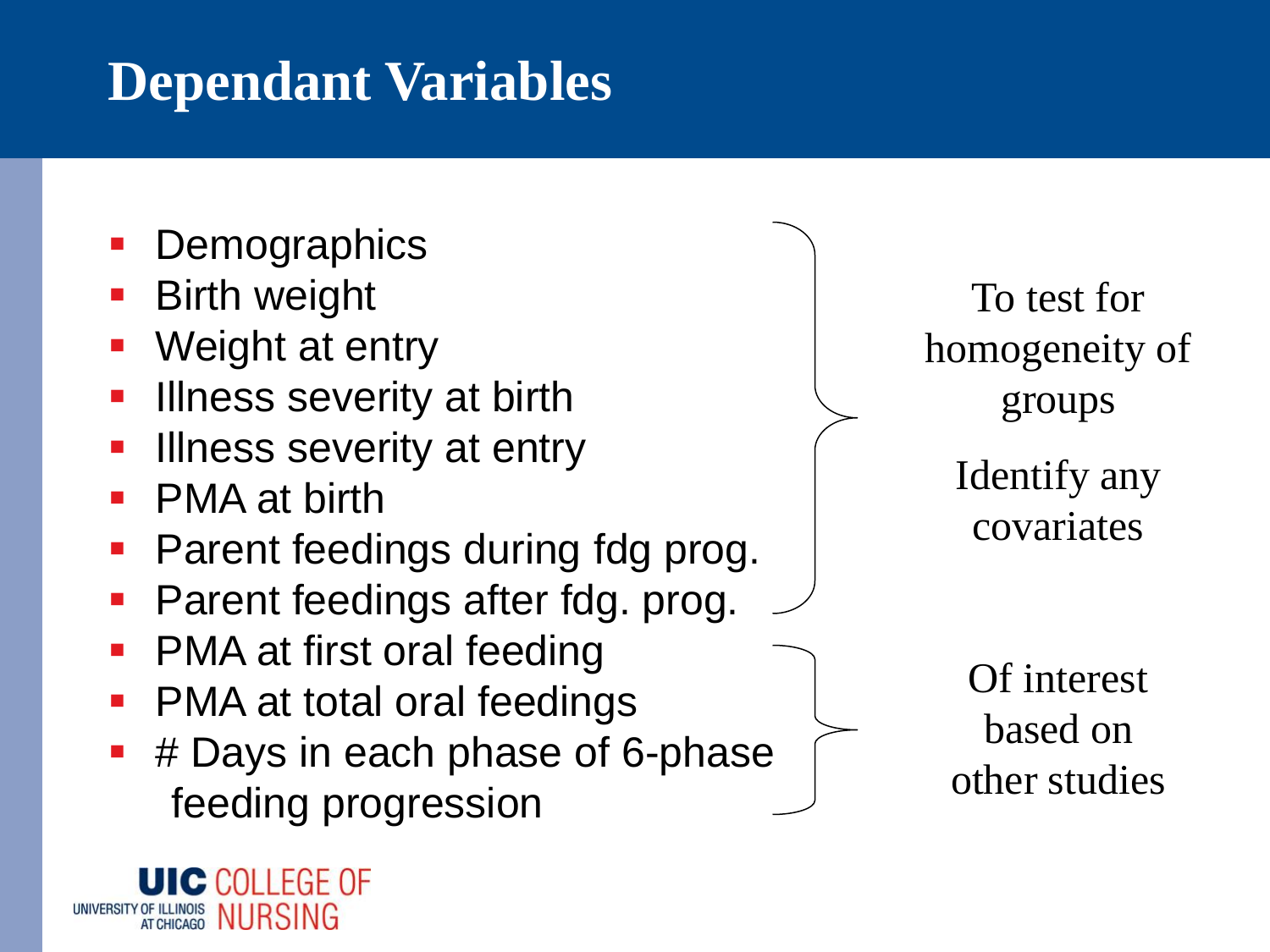#### **Study Timeline**



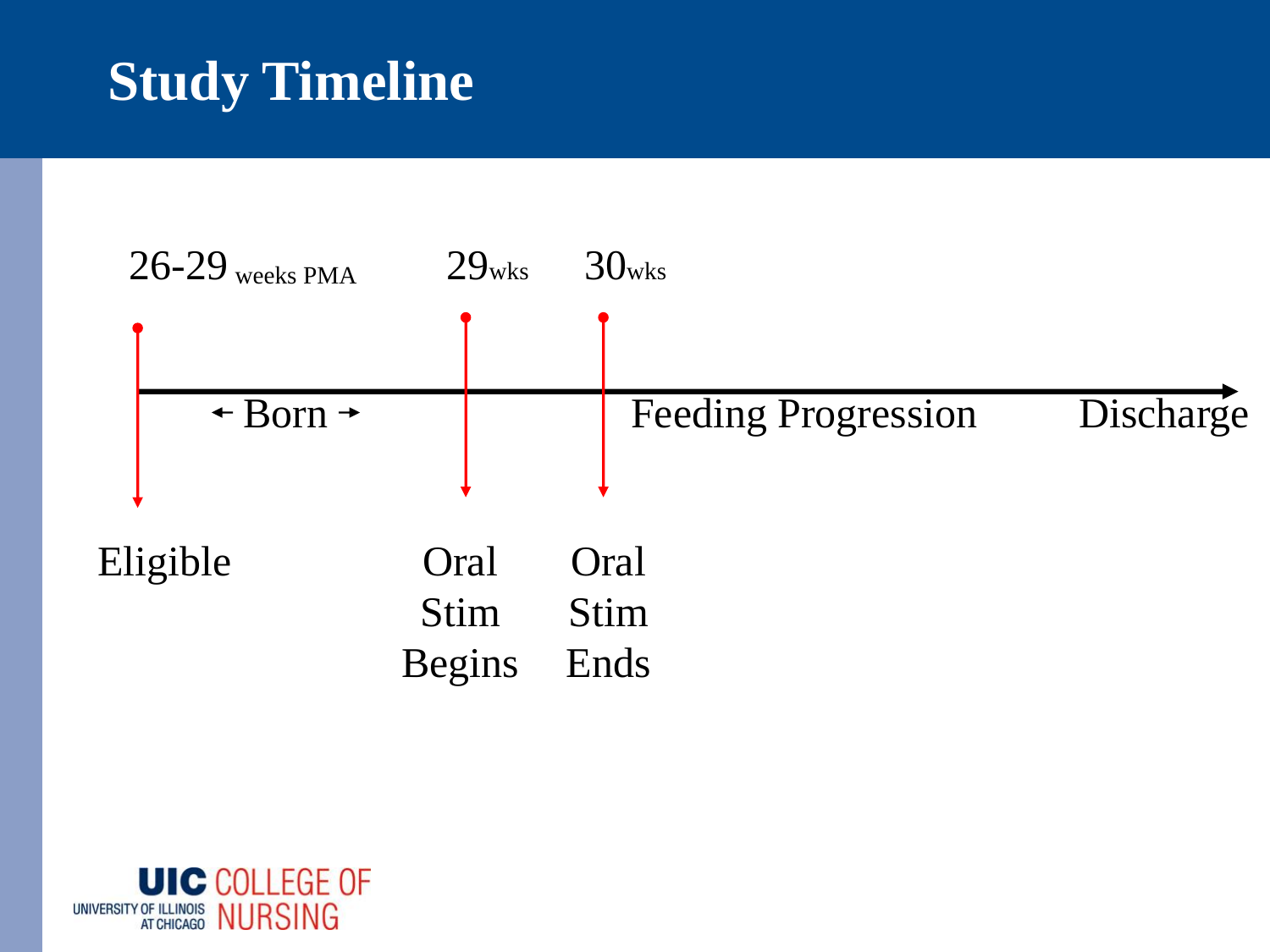#### **Procedures**

- Charge nurse notified PI of any 26-29 weekers born (I called almost daily)
- RA's determined eligibility with the inclusion/exclusion checklist
- **•** If eligible, RA's requested permission from parents for PI to approach them
- PI got informed consent
- Laminated card taped to Isolette to mark study infants
	- Study infants could not have additional oral stim unless ordered by a physician
- **Infants randomly assigned to group**

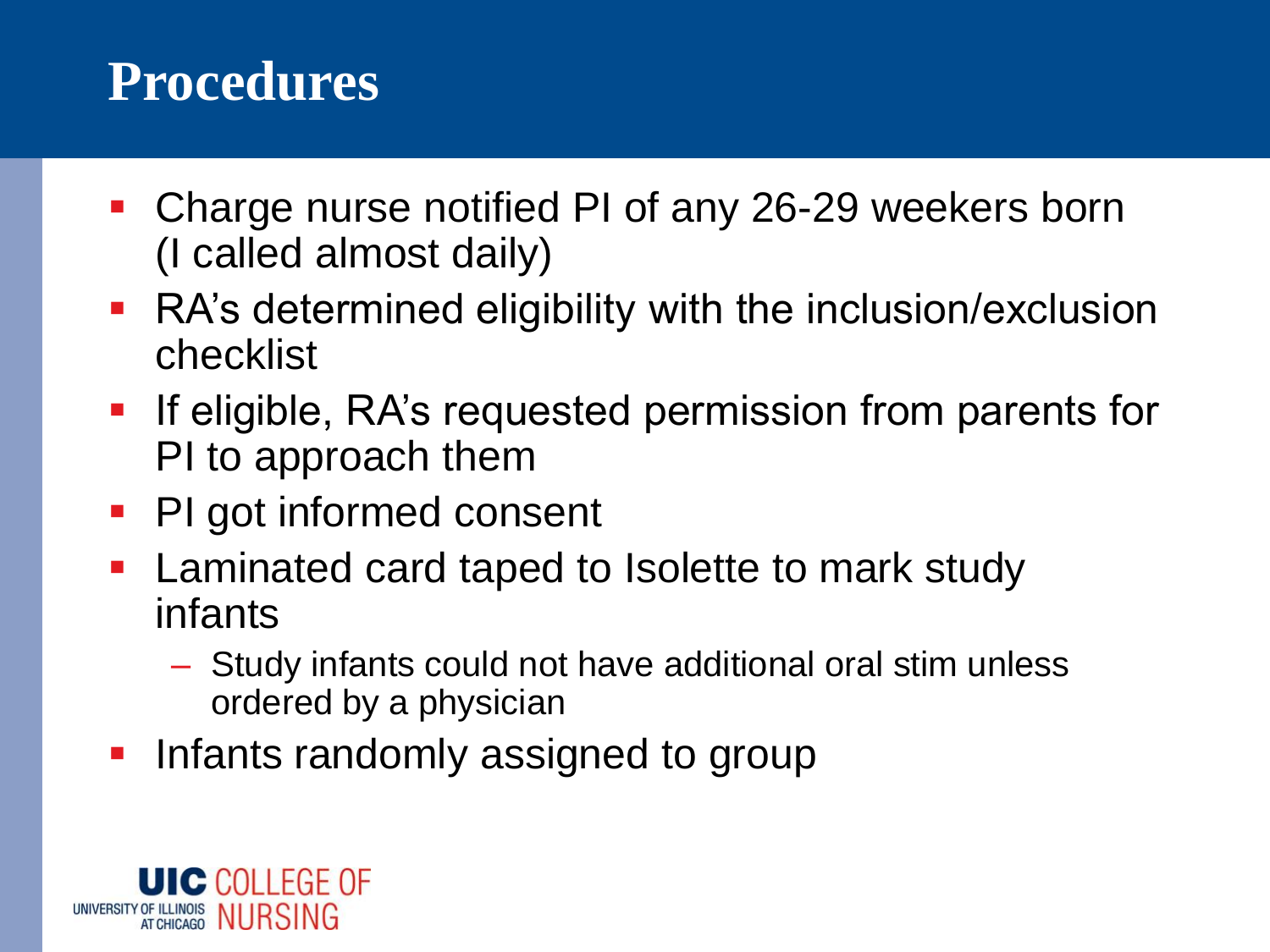#### **Procedures**

- Intervention began the day the infant turned 29 weeks
- "Please Wait a Moment" note hung on the curtain so the blind would not be interrupted by staff
- **E** Allowed a minimum of 9 hours and maximum of 36 hours between interventions (24 hours ideal)
- Clinical stability and eligibility rechecked prior to every intervention, and monitored throughout
- Any adverse physiologic or behavioral responses to the intervention were recorded on the study documentation form
- **EXTED After intervention—followed chart for continued** eligibility and measurement of feeding progression and length of stay

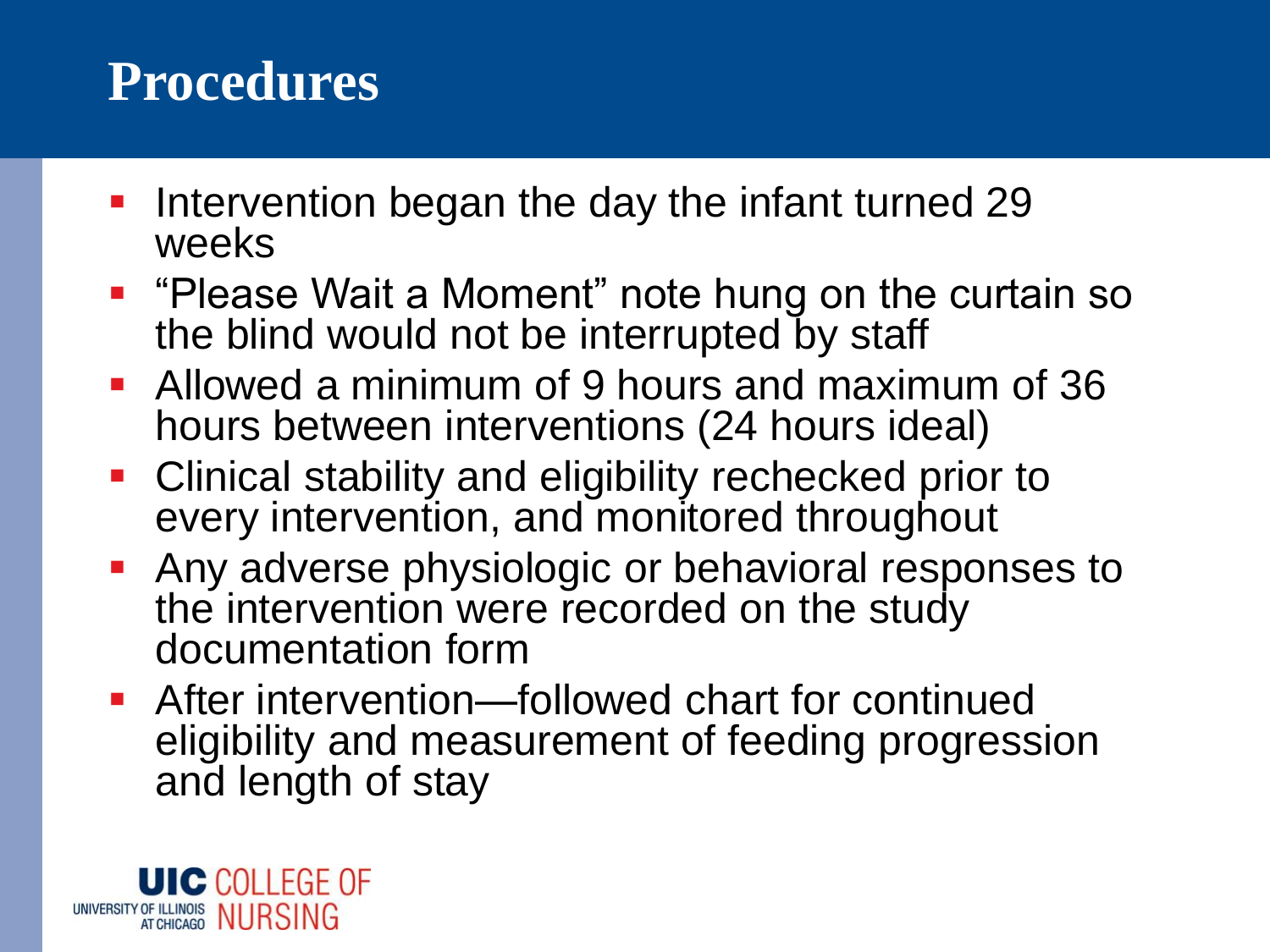#### **Enrollment**

- Subject Enrollment
	- 30 enrolled
- **E** Attrition (33%)
	- 3 still intubated at 29 weeks
	- 4 NPO/enteral intolerance
	- 1 death
	- 2 transferred
	- 1 recalculated PMA/ineligible

Control Group

\n
$$
n = 9
$$

\nExperimental Group

\n $n = 11$ 

\n**UIC COLLEGE OF**

\nUNIVERSTIT V OF ILLINOIS

\nIVIT CCHICAGG

\nNURSING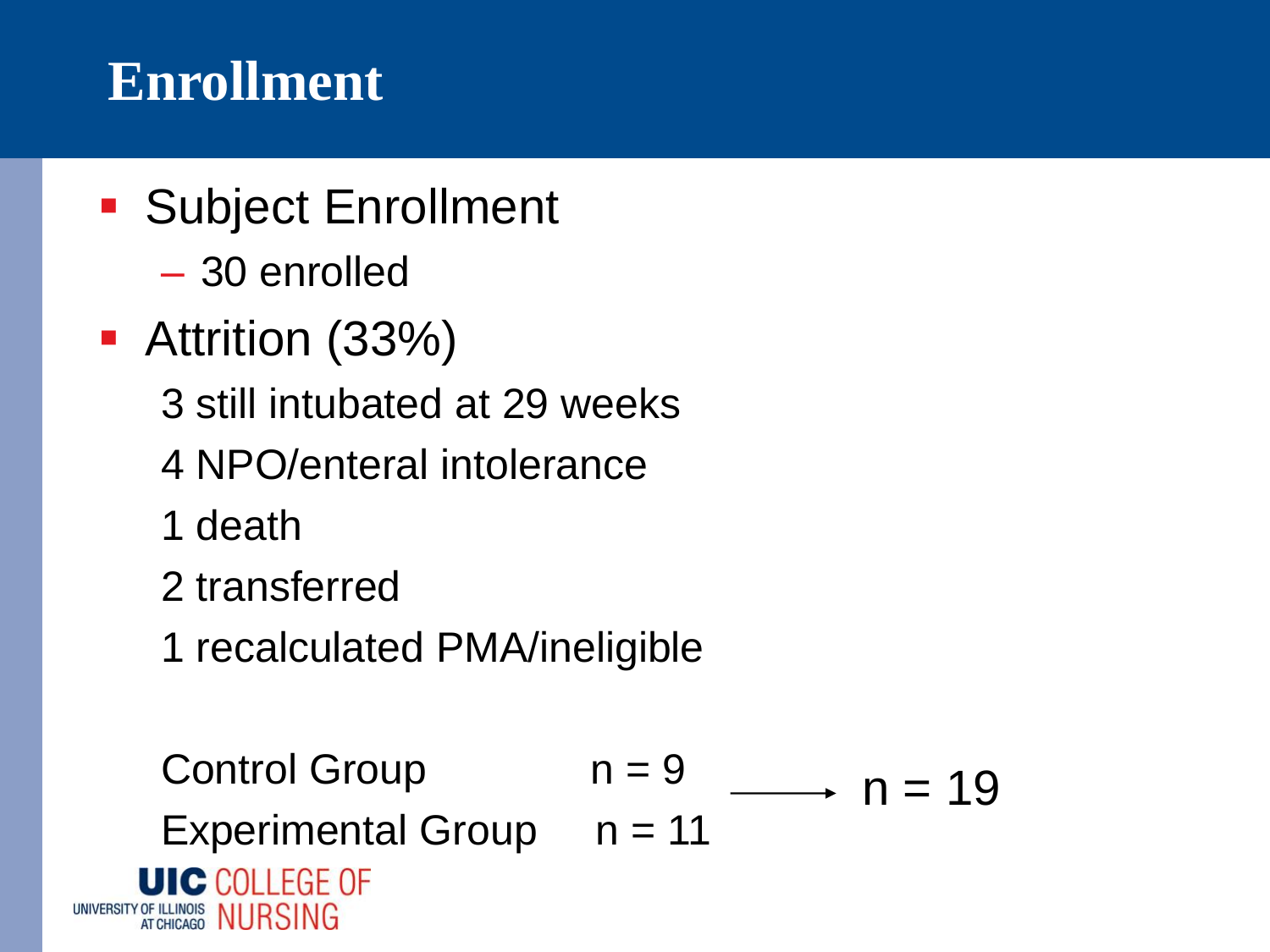#### **Characteristics of the Sample**

|                           | Experimental (n=10)<br>M $\pm$ SD | Control (n=9)<br>$M \pm SD$ | *P value |
|---------------------------|-----------------------------------|-----------------------------|----------|
| $PMA+$ (weeks)            |                                   |                             |          |
| At birth                  | $28.1 \pm 6$                      | $28.0 \pm .9$               | 0.842    |
| PCS <sup>^</sup>          |                                   |                             |          |
| At birth                  | 4.4 $\pm .5$                      | $4.3 \pm .7$                | 0.968    |
| At entry                  | 3.8 $\pm .9$                      | $3.8 \pm .7$                | 0.968    |
| <b>Weight (grams)</b>     |                                   |                             |          |
| At birth                  | 1017.3<br>± 127.1                 | $913.3 \pm 87.8$            | 0.028    |
| At entry                  | 991.0<br>± 124.6                  | $915.5 \pm 145.2$           | 0.079    |
| <b>Parent feedings</b>    |                                   |                             |          |
| During feeding prog.      | $3.2 \pm 2.6$                     | $3.0 \pm 3.2$               | 0.661    |
| <b>Total to discharge</b> | $1.6 \pm 1.2$                     | $2.2 \pm 2.2$               | 0.458    |

+ PMA = Post Menstrual Age

^ PCS =Postnatal Complications Score

\* Mann-Whitney Test



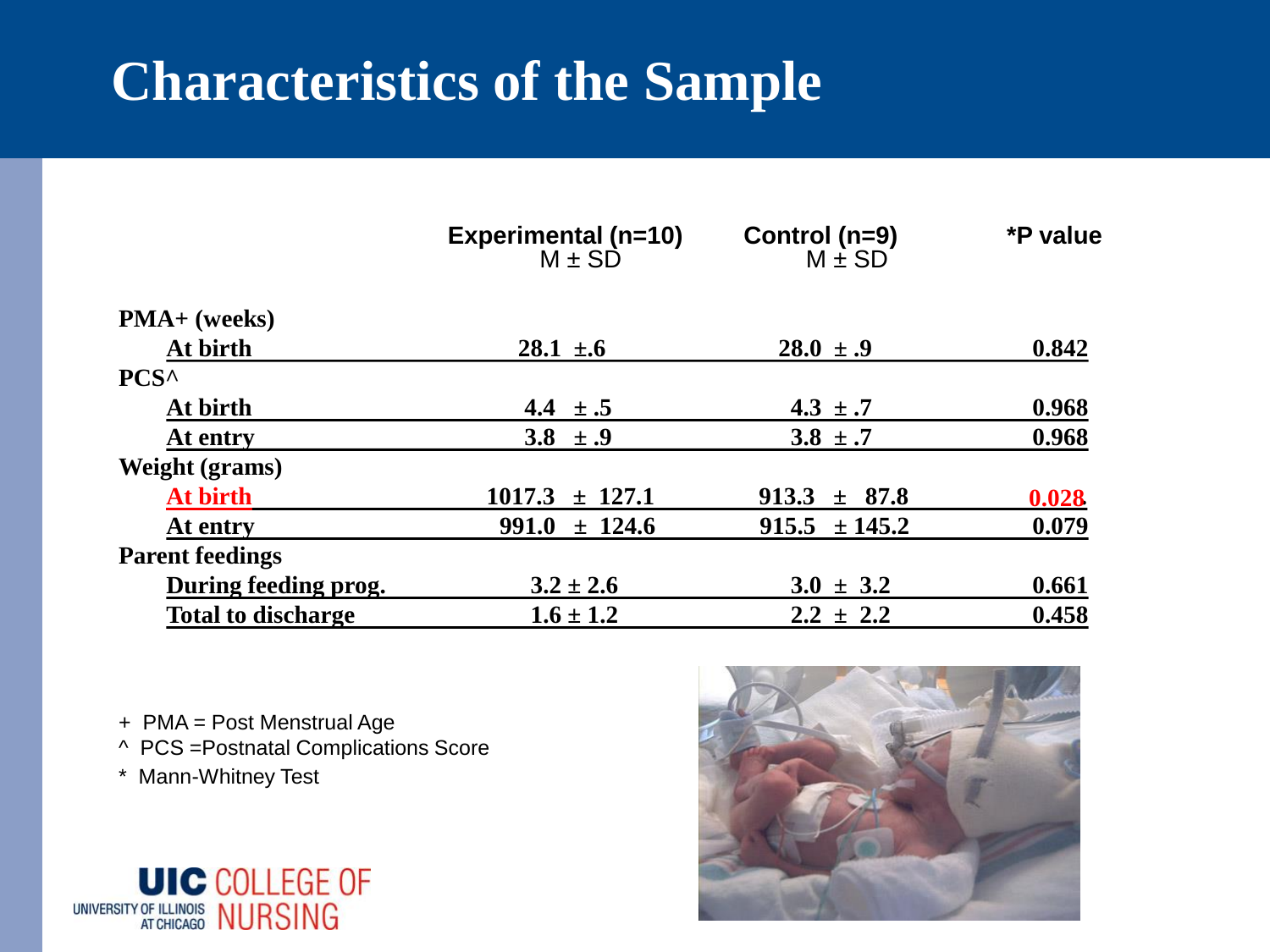#### **Data Analysis**

# ■ SPSSPC 15.0

- Alpha's set at .05 (1-tailed)
- **Group Differences** 
	- tested with chi-squares, Mann-Whitney-U tests, and independent t-tests
- Outcomes Variables (Feeding/LOS)
	- General Linear Models univariate for group differences while controlling for covariates

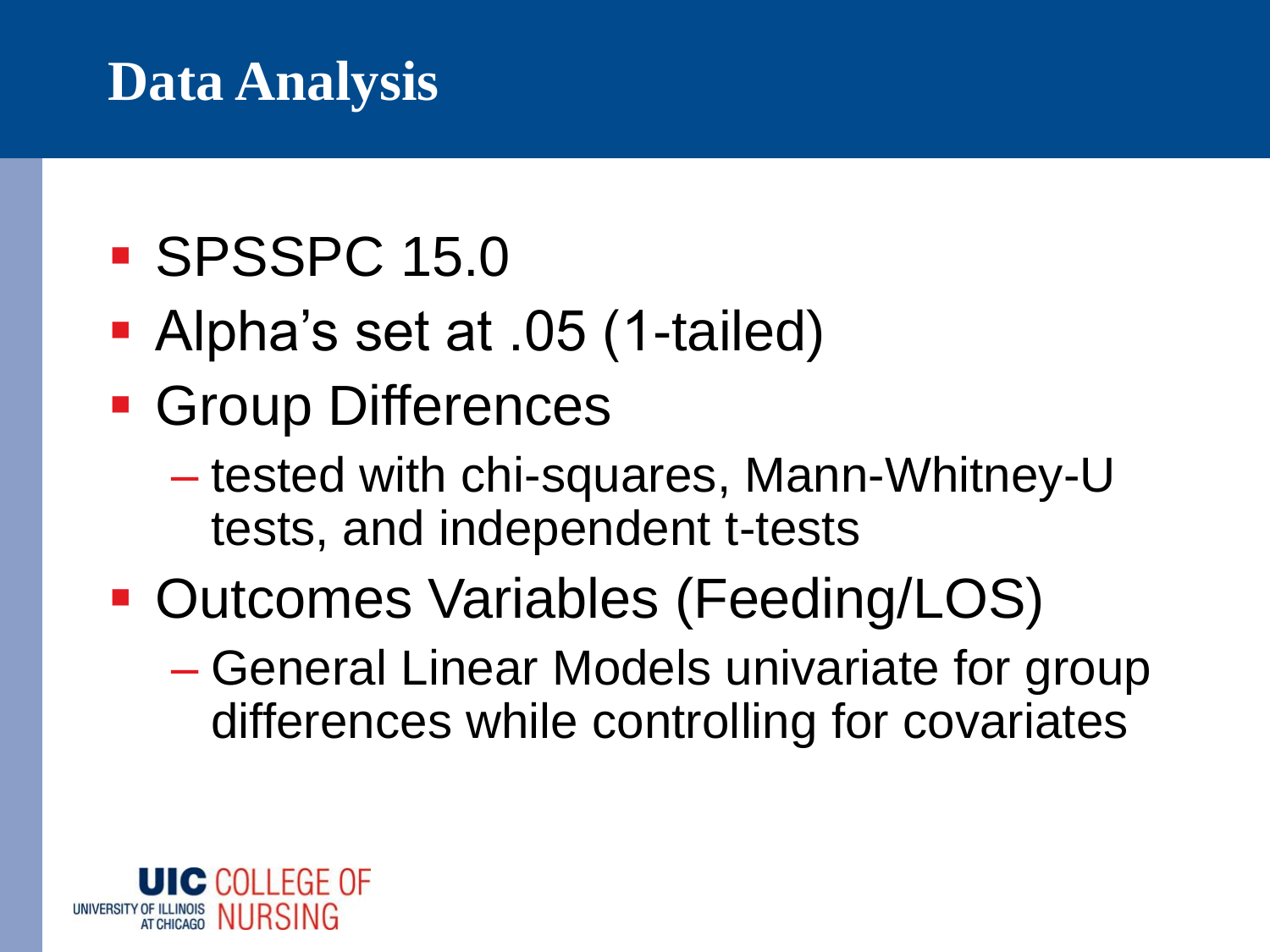# **Hypothesis 1 – Feeding Progression Results**

■ The oral stimulation intervention given prior to a feeding once per day for 7 consecutive days will result in a **faster transition from gavage to total oral feedings** when compared to controls who receive routine NICU care.





With birth weight as a covariate:  $(p = 0.068)$ 

.

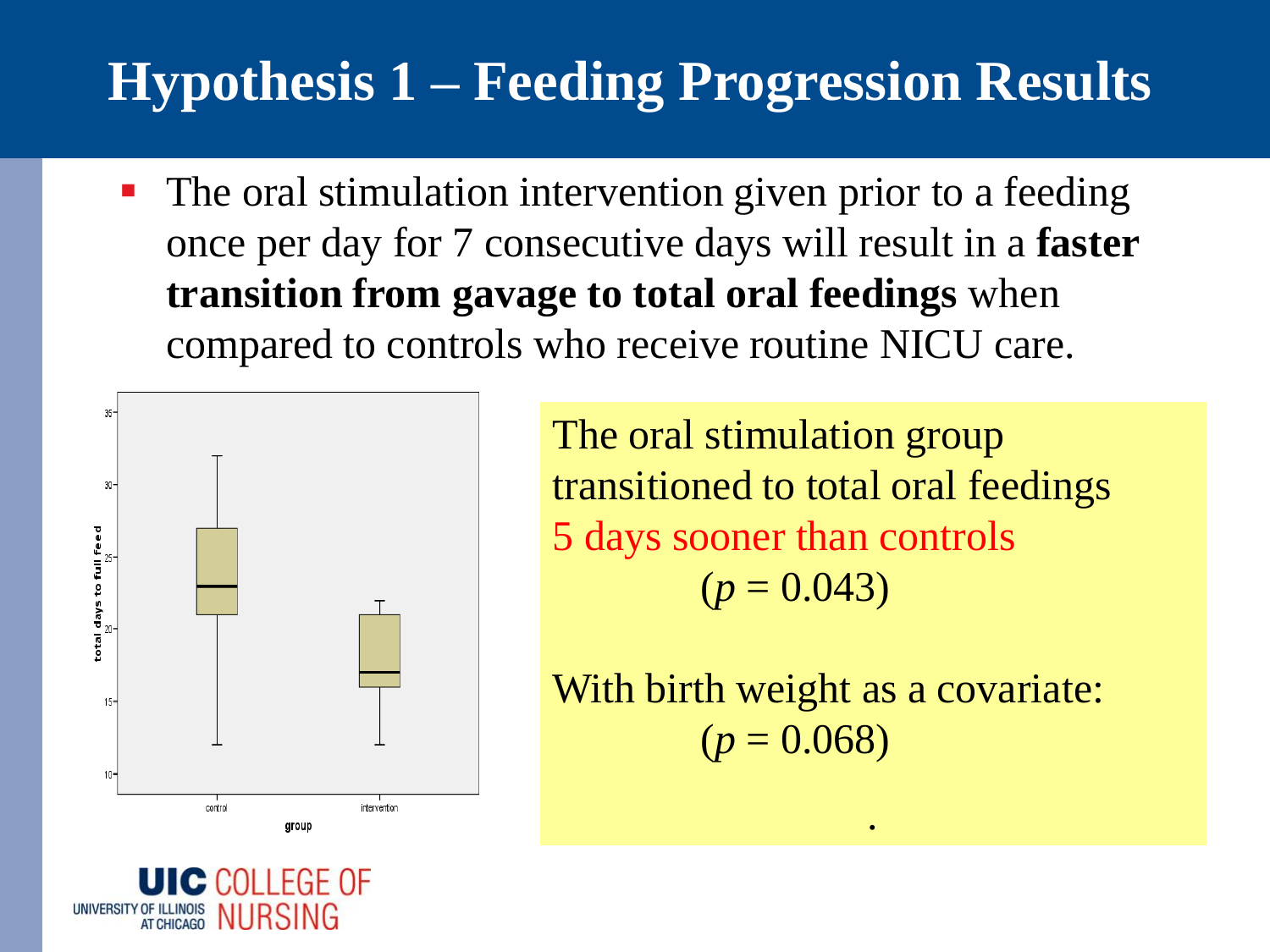## **Total Days to Full Oral Feedings**

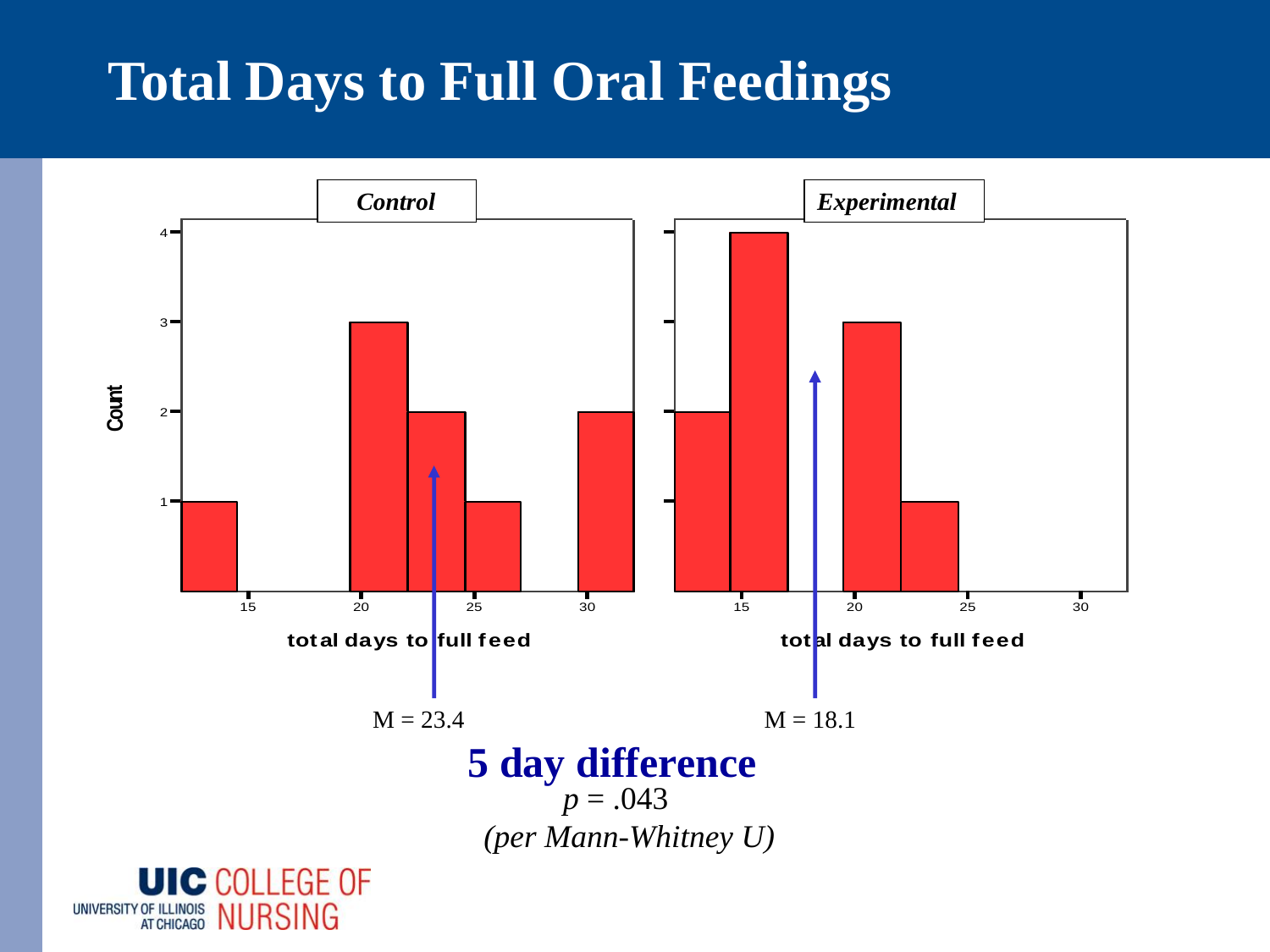#### **Total Days to Full Oral Feedings -** *with covariate*

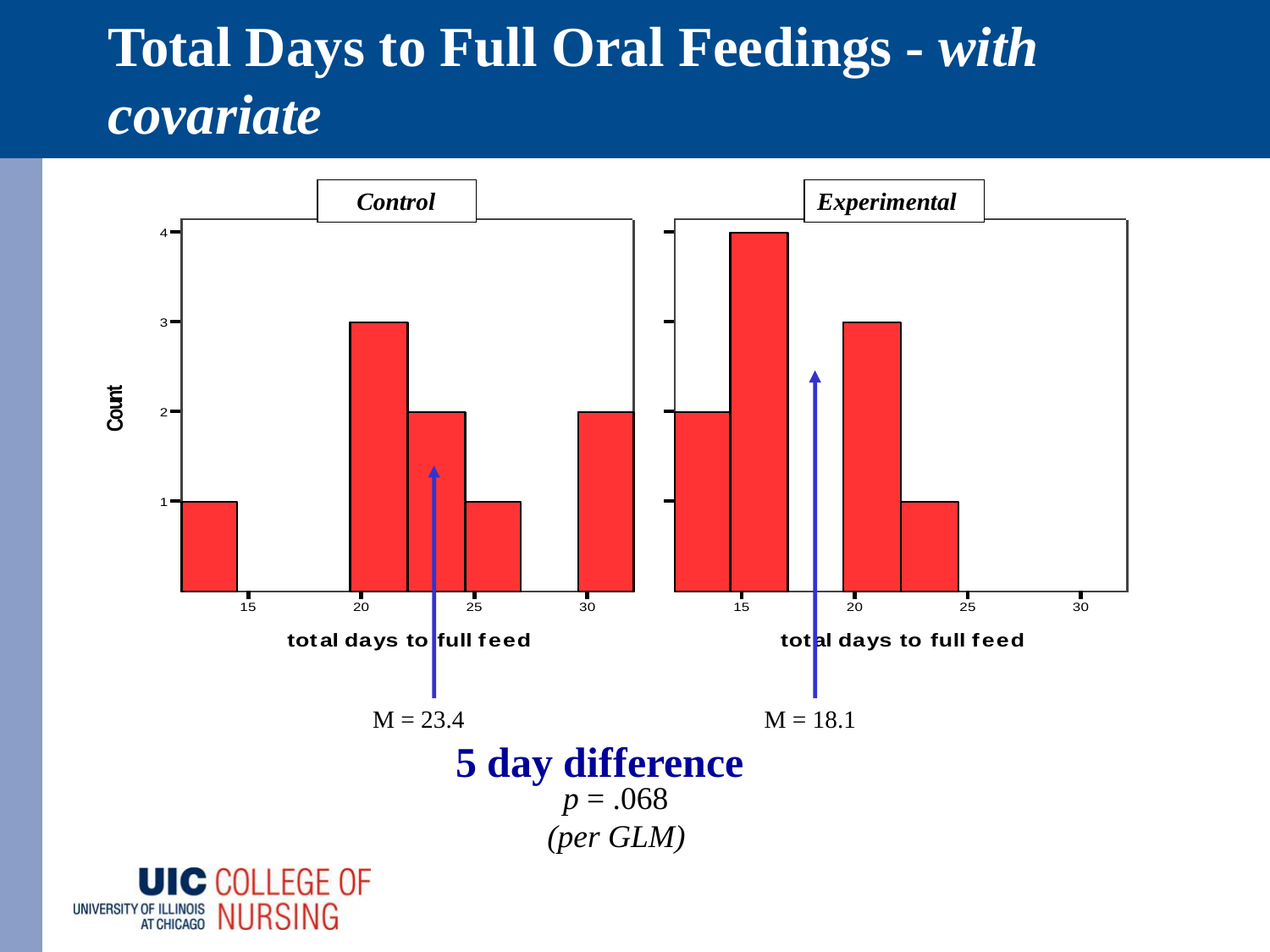#### **Feeding Progression within the 6 phases**

#### **Feeding Progression**



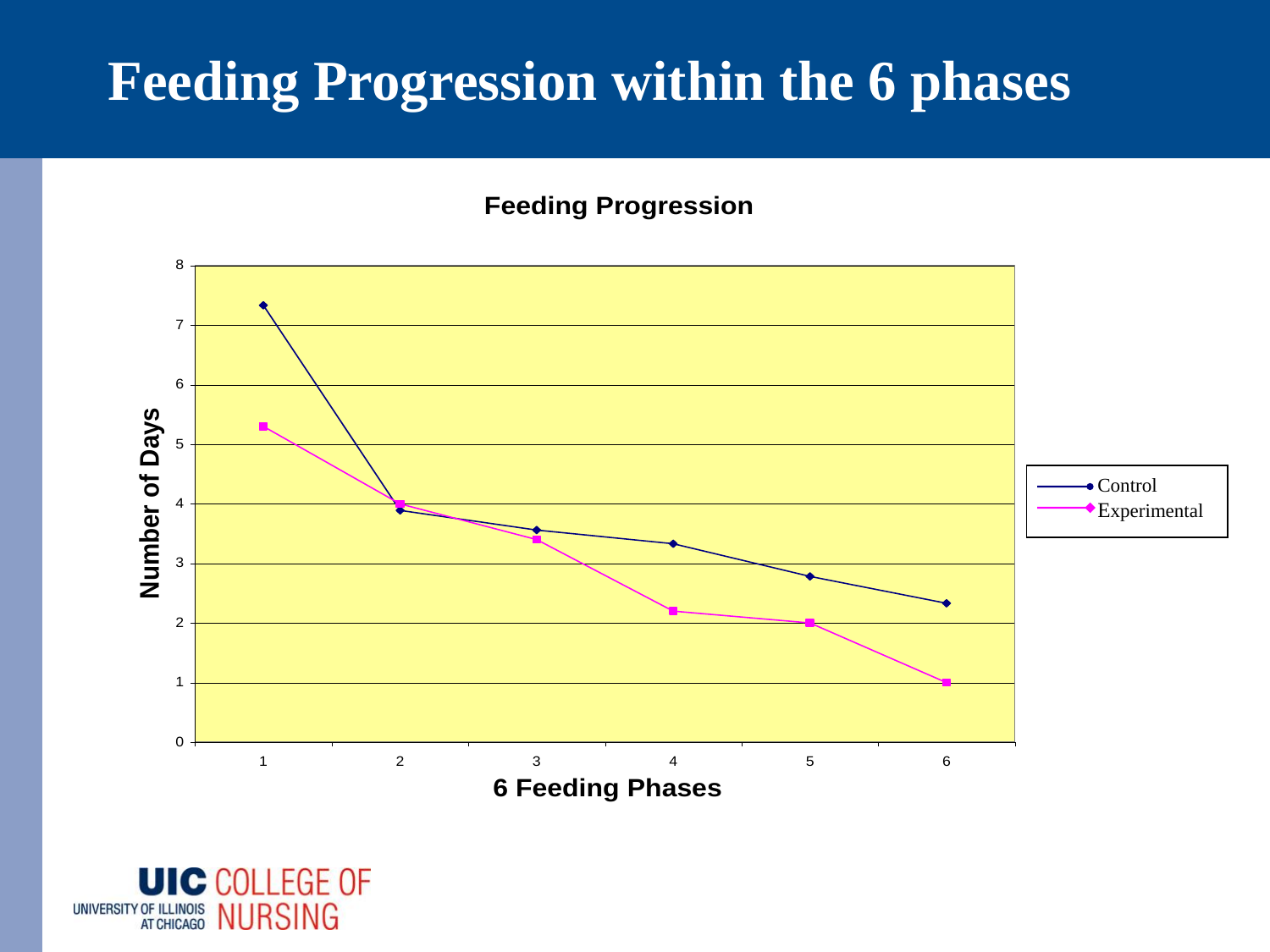## **Hypothesis 2 – Length of Stay Results**

■ The oral stimulation intervention given prior to a feeding once per day for 7 consecutive days will result in a **shorter length of hospital stay** when compared to controls who receive routine NICU care.



The oral stimulation group was discharged 2.6 days sooner than controls

 $(p = .541)$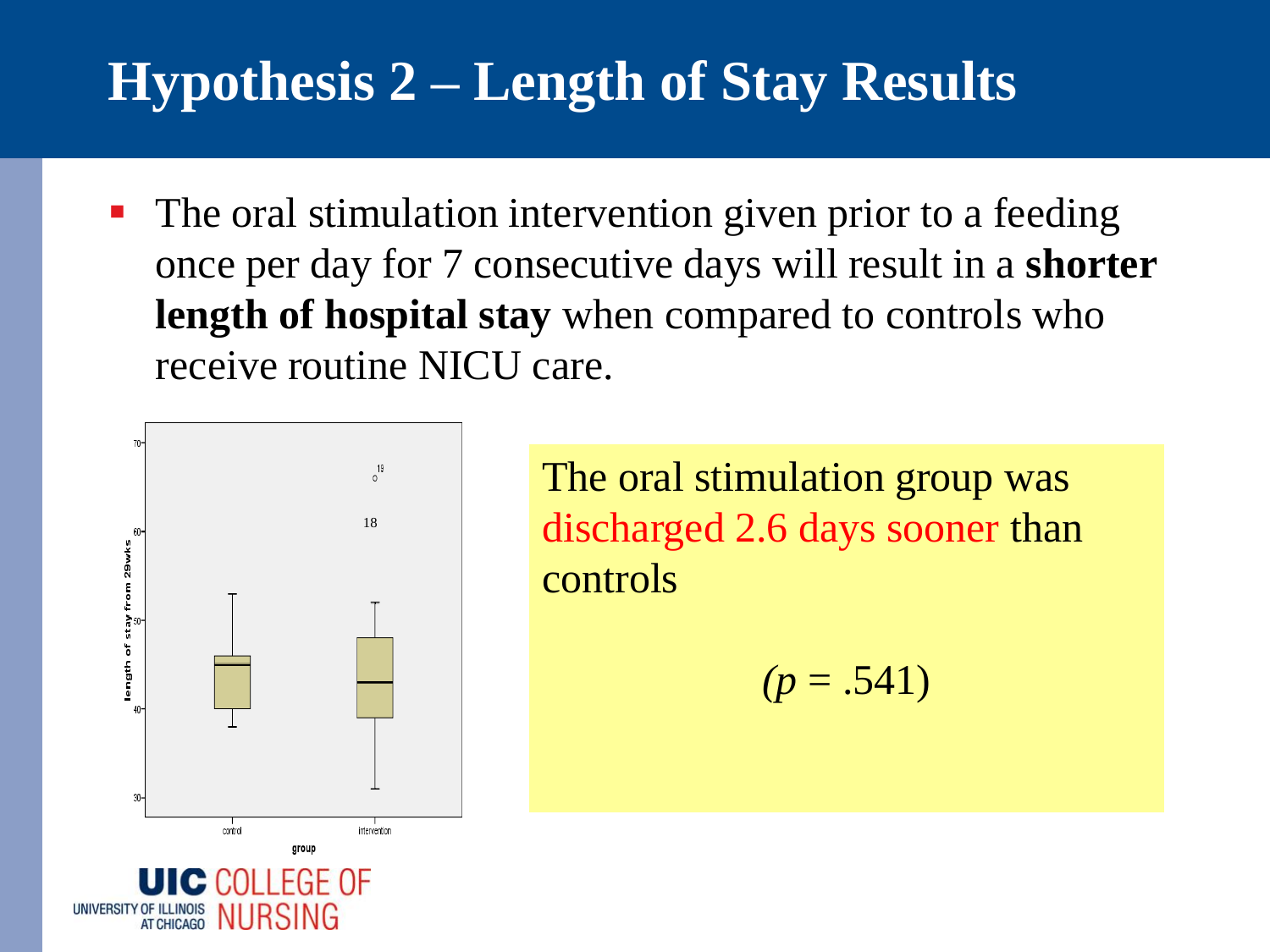### **Length of Stay (from 29 weeks PMA)**



Days from 29 weeks PMA to Discharge

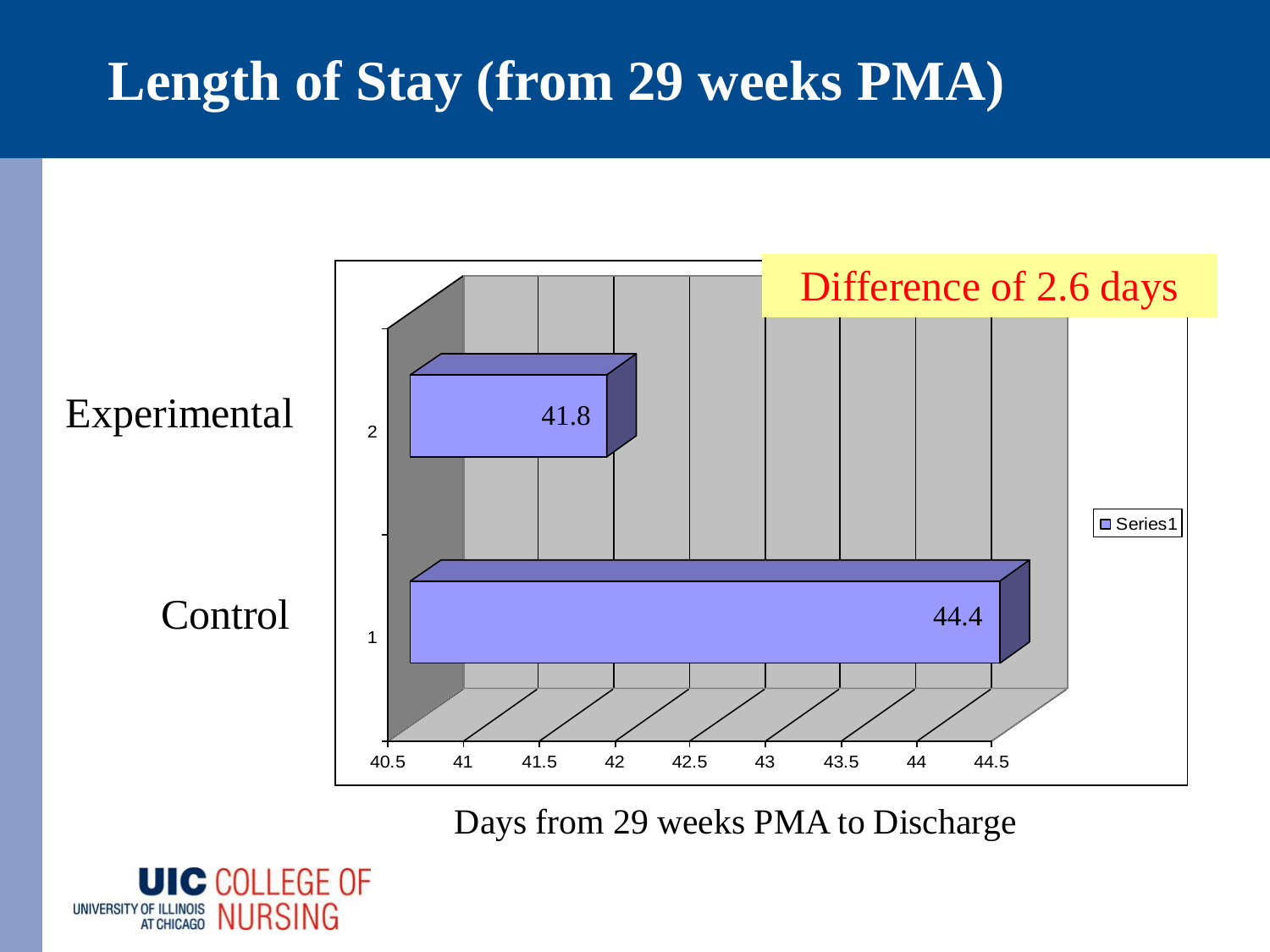#### *FYI SLIDE: Length of Stay (from Birth, rather than from 29 weeks PMA)*



Days from Birth to Discharge

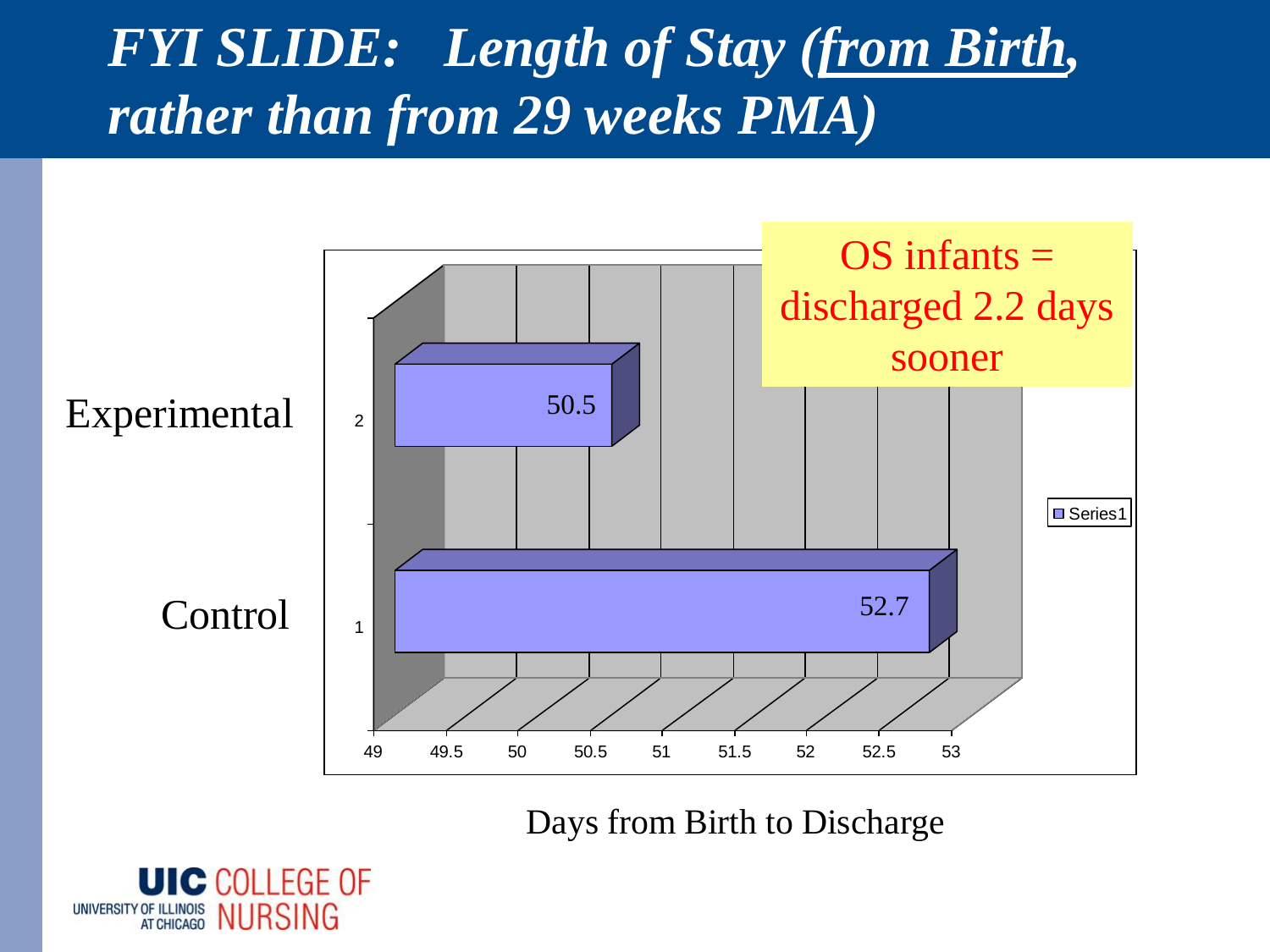#### **Limitations**

- Small sample size (pilot)
- Breast milk and formula both used in bottle feedings
- **Heterogeneity of Birth Weight**
- **No Measurement of Behavioral State**



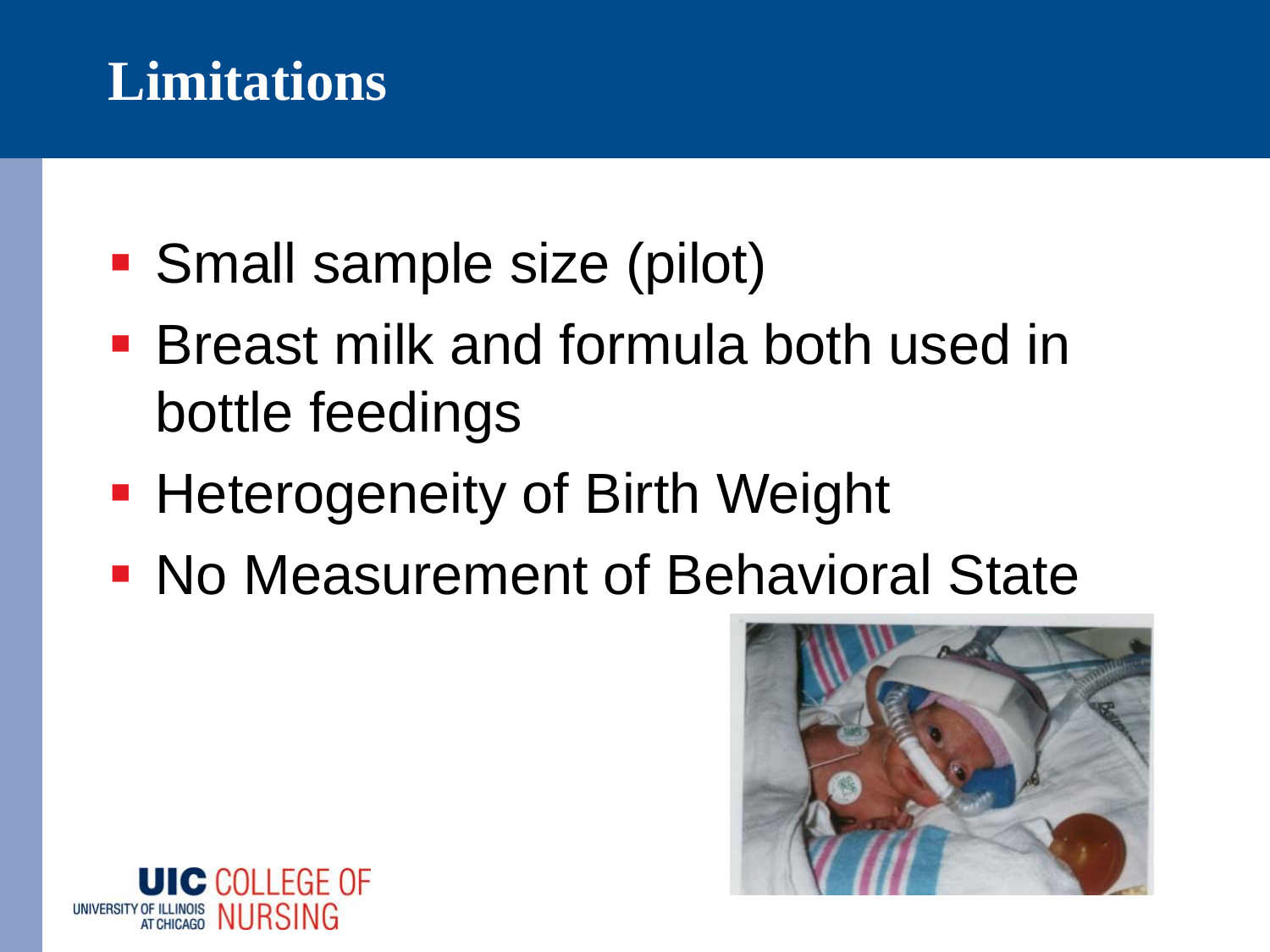#### **• Feeding Progression**

- Oral stimulation with the BOMI-PI done for 7 days starting at 29 weeks PMA did result in a 5-day faster transition from gavage to total oral feedings
- 29 week PMA infants tolerated the BOMI-PI. **Of the182 times oral stim was done, it was never terminated due to an adverse response of the infant.** There were only 4 delays for apnea in which infant regained stability on his own, and oral stim was continued.
- Enteral intolerance, delayed gastric emptying, and decreased gastric motility can delay transition to oral feeding
	- This pilot excluded 4 infants who experienced enteral intolerance during feeding progression
	- Subjects may still have had slight delays in moving through the 6 phases due to gastric residuals, regurge, other early signs of stress (temp instability or apnea/bradycardia)
- The randomized design helped control for these variances

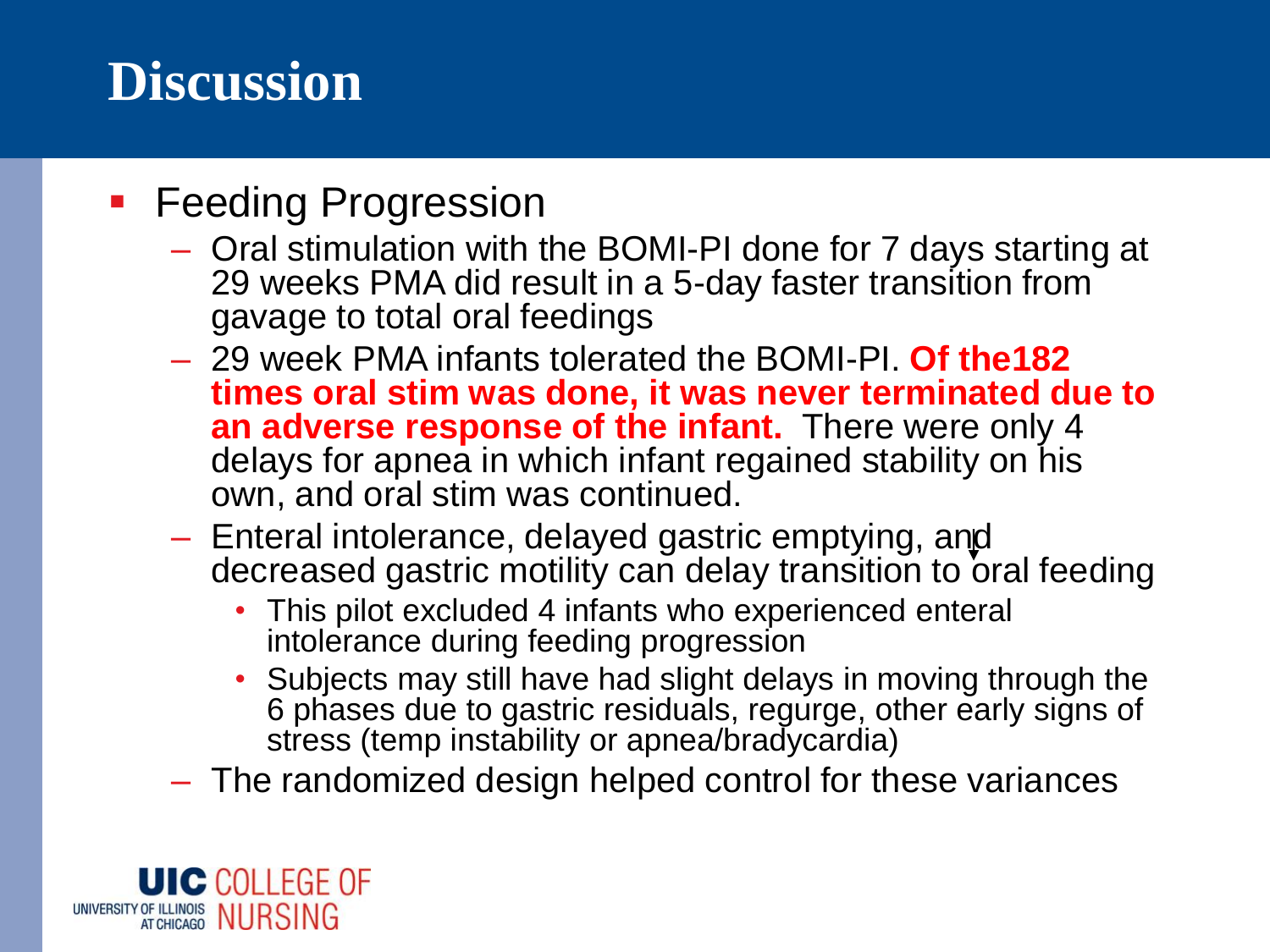- Staffing
	- The feeding progression relies on the number of bottle feedings tolerated per day. A busy shift may force an RN to gavage, rather than bottle feed an infant, thus delaying the feeding progression.
	- Staffing variances across the 8 months were not assessed, but both randomized groups were on the same unit
- Parent Feeding
	- In the early learning stages of oral feedings, the expertise of the feeder may impact how fast infants get through the feeding progression.
	- **There was no difference between groups in number of parent feedings** *vs* **nurse feedings.**
	- Both groups in this study had a mean of 3 parent feedings during feeding progression, and less than 3 subsequent parent feedings leading up to discharge. There was always one supervised feeding required as part of discharge planning.

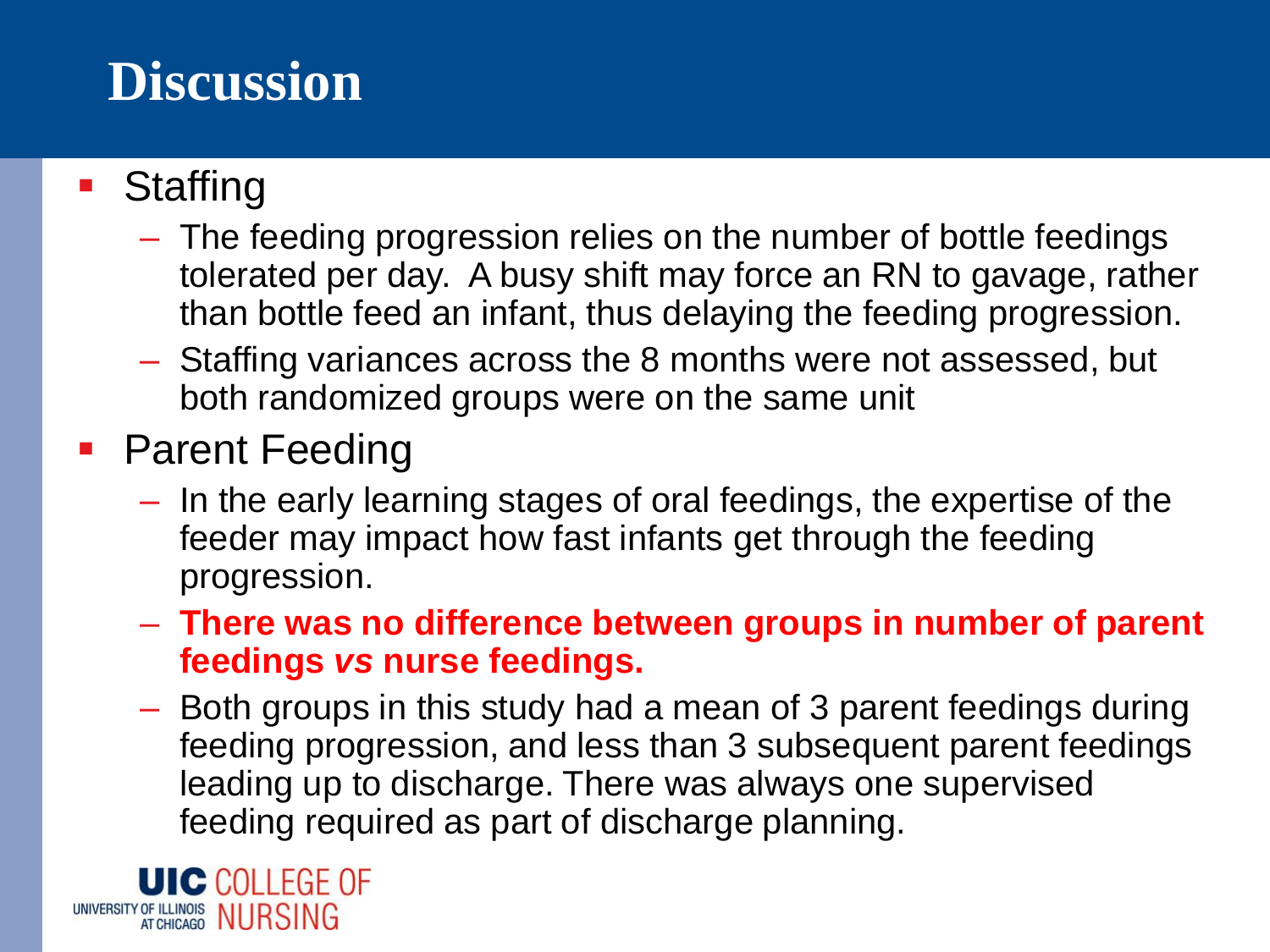- **Initiation of Oral Feeding/Early Feeding Protocol** 
	- In my NICU, early feeding protocols allow the first attempted bottle feeding as early as 30 weeks, and determined safe in a 2004 report.
	- In this pilot, the mean PMA for the first feeding in both groups was 31 weeks. The earliest was 30 5/7 weeks.
	- The standard 32-34 "ready to feed" has been challenged in the literature. Early initiation of feedings has resulted in earlier attainment of total oral feedings (Simpson, et al 2002).
	- Simpson compared an early feeding group with a control group, but ALL infants in my pilot were early feeders. **It was initially questioned if the early feeding protocol would have already had the maximum benefit on feeding progression.**
	- **This pilot illustrates that even with both groups experiencing early feedings, the addition of oral stimulation still reduced the time to reach oral feedings by 5 days.**
	- Beckman supports the important distinction between sucking experience from early feedings and the more complex oral stimulation program of training the oral motor structures to respond functionally to pressure, movement, range, strength, and control for lips, cheeks, jaw and tongue.

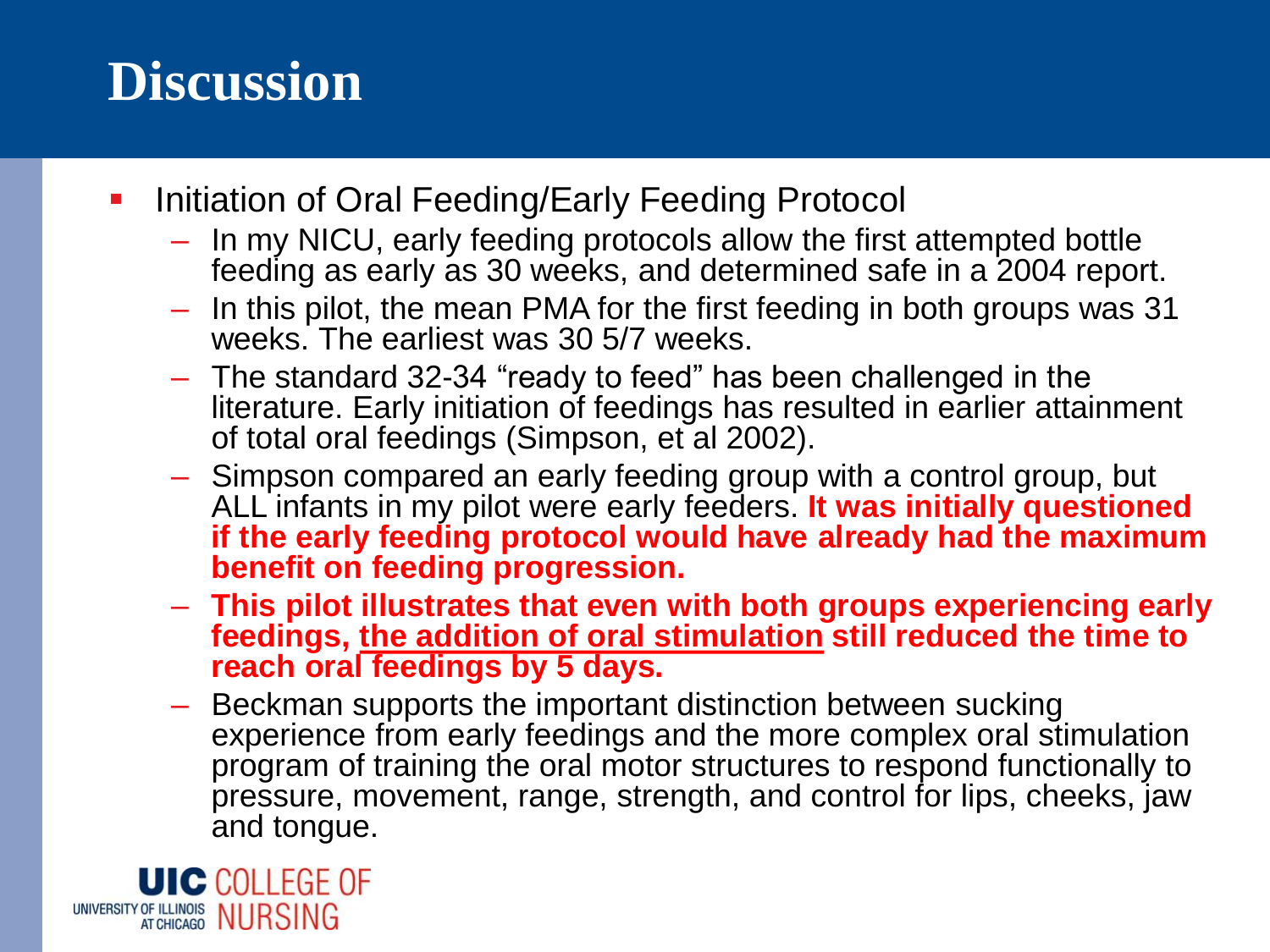#### ▪ Feeding Progression *Phases*

- There was no statistically significant differences between groups on how long infants took to progress through each of 6 individual phases.
- Phase 1 was clinically the most relevant, as the control group took 2 additional days to complete phase 1.
- The control groups also took a mean of 1 day longer to complete phases 4 and 6.
- 2 control infants took >5 days to progress out of phase 6, while all experimental infants took the minimum 48 hours.
- Fucile et al (2002) found similar results in meeting the same three feeding milestones.
- **Oral stimulation seems to have the greatest effect on the success of the first oral feeding attempts, oral feedings 4 times per day, and the infant's ability to handle all 8 oral feedings per day without relapse.**

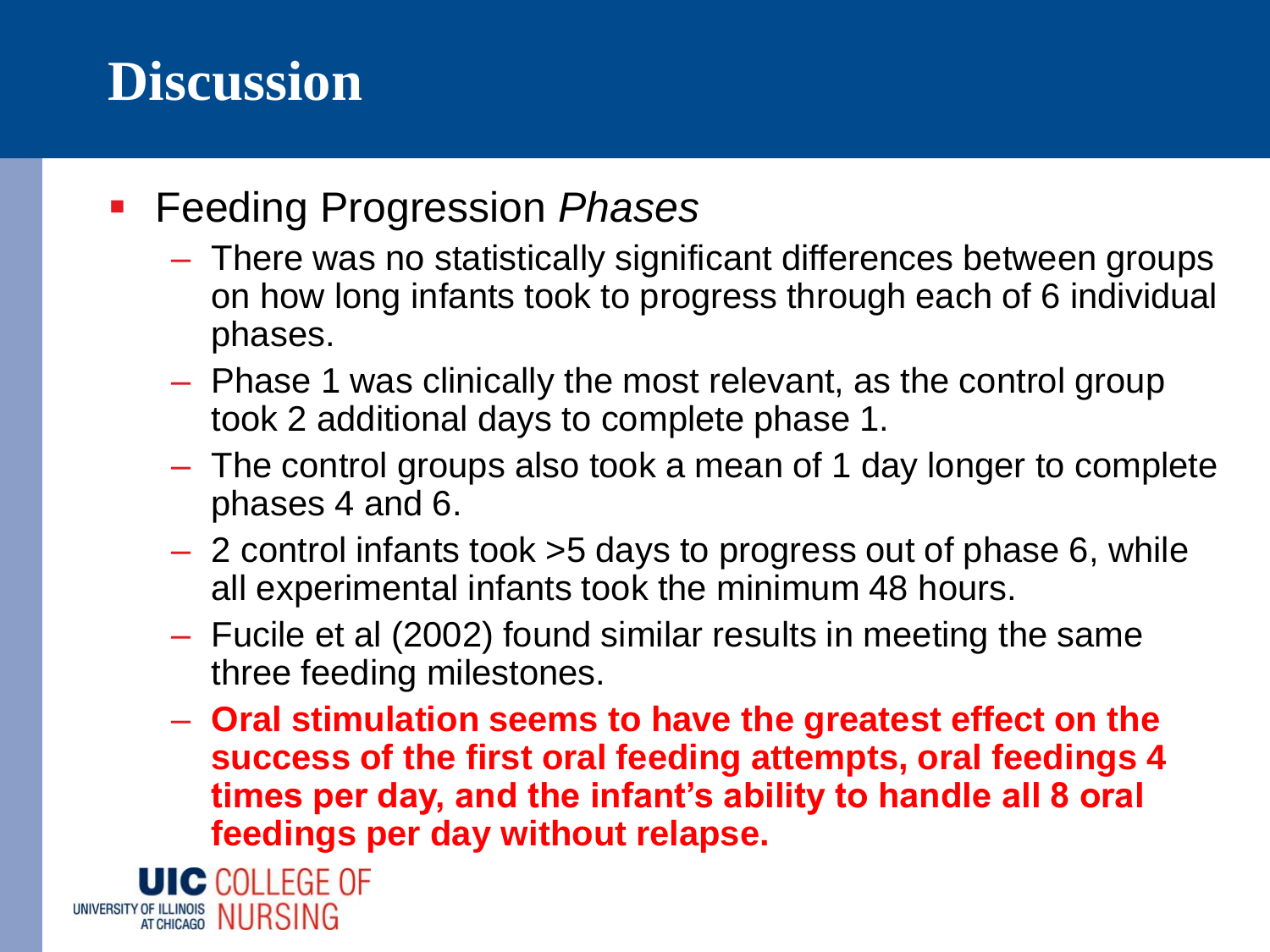- PMA at Total Oral Feeding
	- There was no statistically significant difference between groups at what PMA total oral feedings were attained.
	- **Clinically relevant; the oral stim group was 4 days younger than controls (34 1/7** *vs* **34 5/7)**
	- Because attaining total oral feeding is often the final requirement for discharge, this has the potential to result in an earlier discharge.

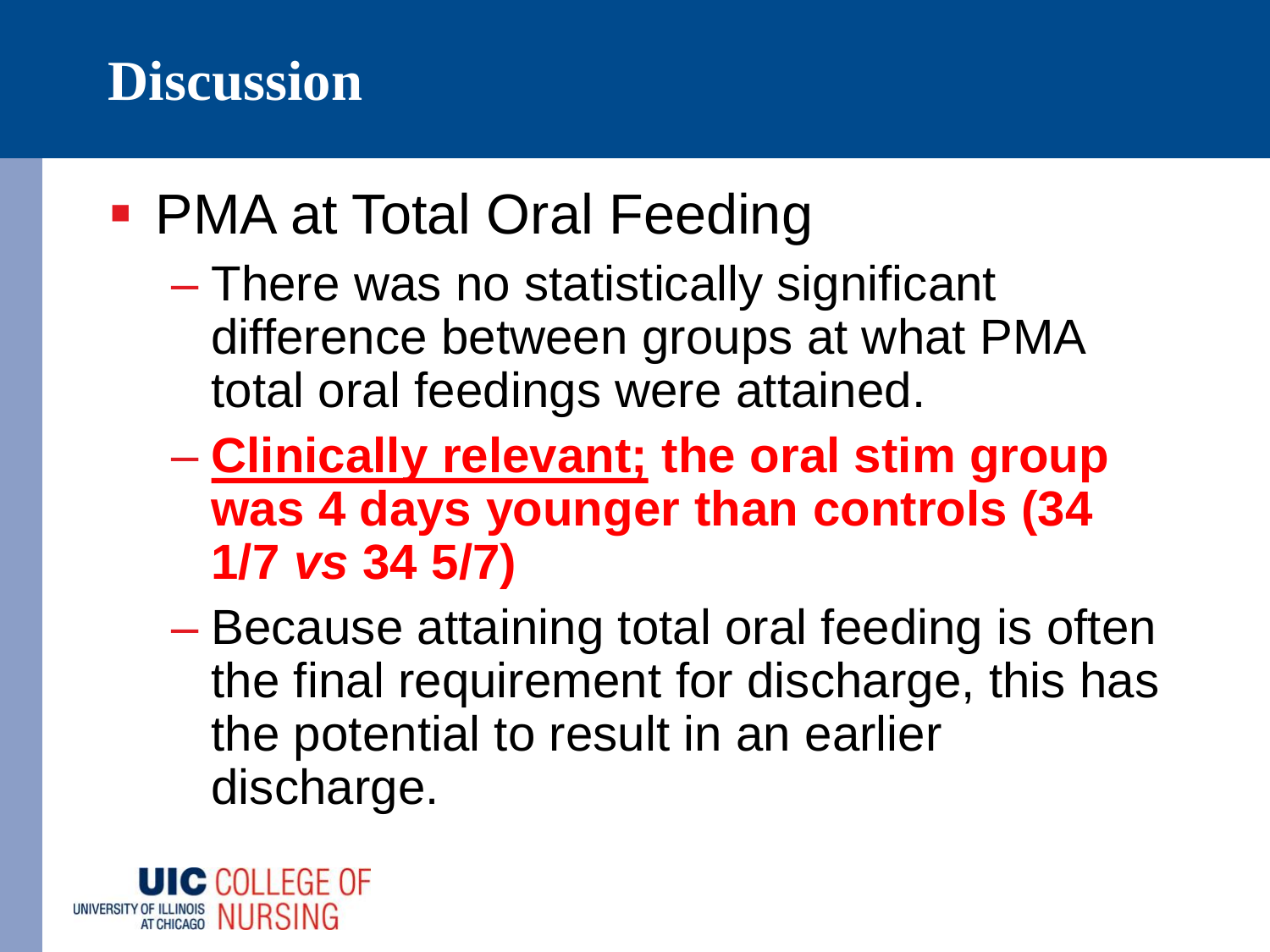#### **• Illness Severity**

- There was no difference between groups on illness severity either at birth, or at study entry.
- The Postnatal Complications Score was not intended to be used other than within 12 after birth
- It proved to be a reasonable assessment of illness severity at 29 weeks and also provided an additional prompt for assessment of eligibility prior to the first oral stimulation intervention.

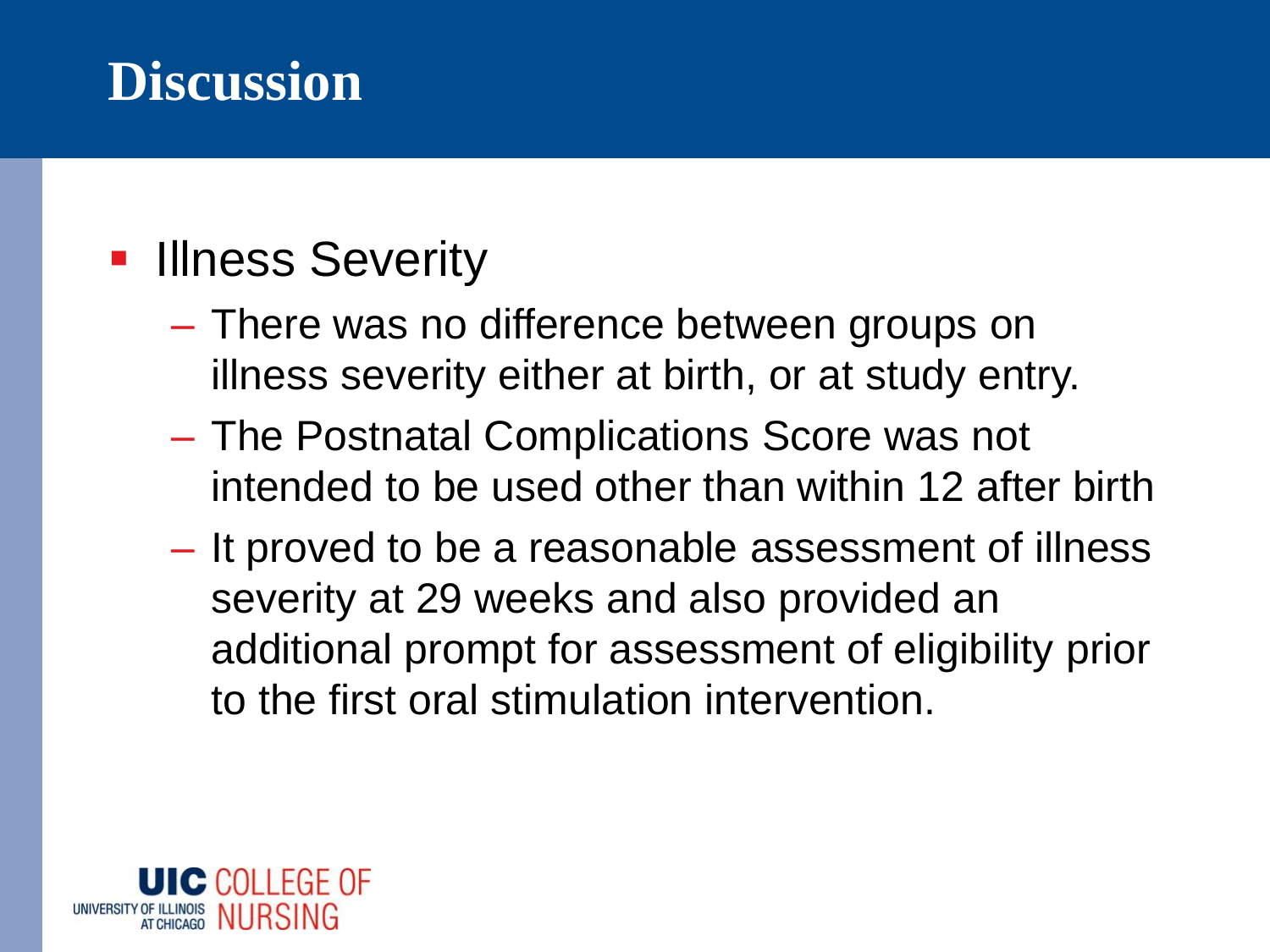#### ■ Length of Hospital Stay

- The oral stimulation group was discharged 2.6 days sooner than controls.
- A 3-day decrease in LOS would save our nation more than \$2 billion annually.
- These findings are consistent with the 2 other studies that used the Beckman Oral Stim Intervention, with discharges between 5 and 10 days sooner than controls.
- There was already considerable evidence in the literature that oral stimulation given *during* feeding progression to preterm infants >31 weeks decreases LOS
- **Now this pilot reveals promise for oral stim done** *prior to* **the first oral feeding,** *and* **on preterm infants as young as 29 weeks, to also decrease length of stay**

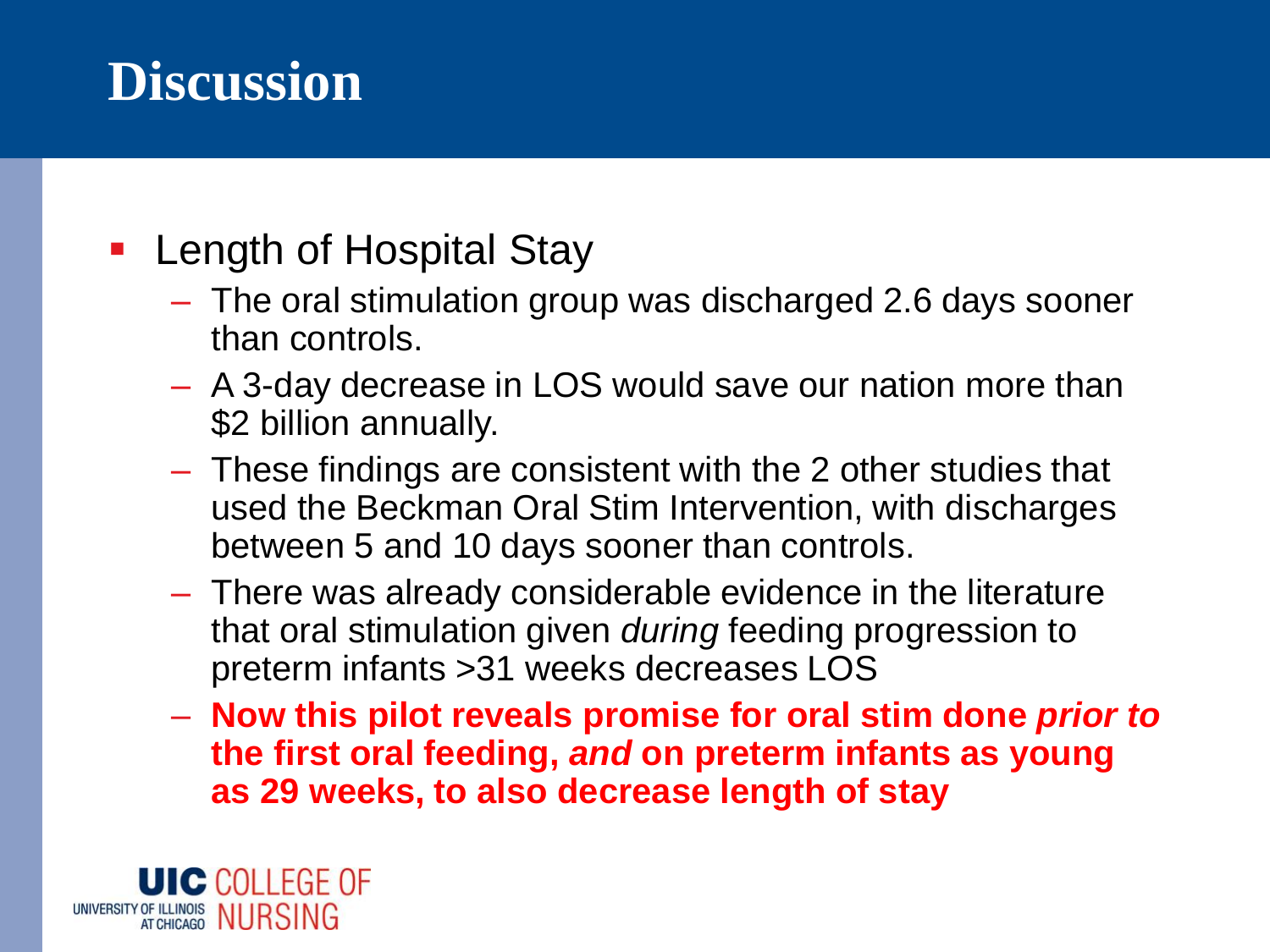#### **Future Research**

- Larger study/larger sample size
- Dose-response studies
	- More times per day
	- Longer period of days (to discharge?)
		- Right before each gavage or during gavage?
		- Decrease attrition by delaying start of oral stim by 1 week (30 weeks PMA)- if not *pre*feeding anymore
- Nurse/Parent responses to the BOMI-PI
- **Measure Infant Behavioral State**